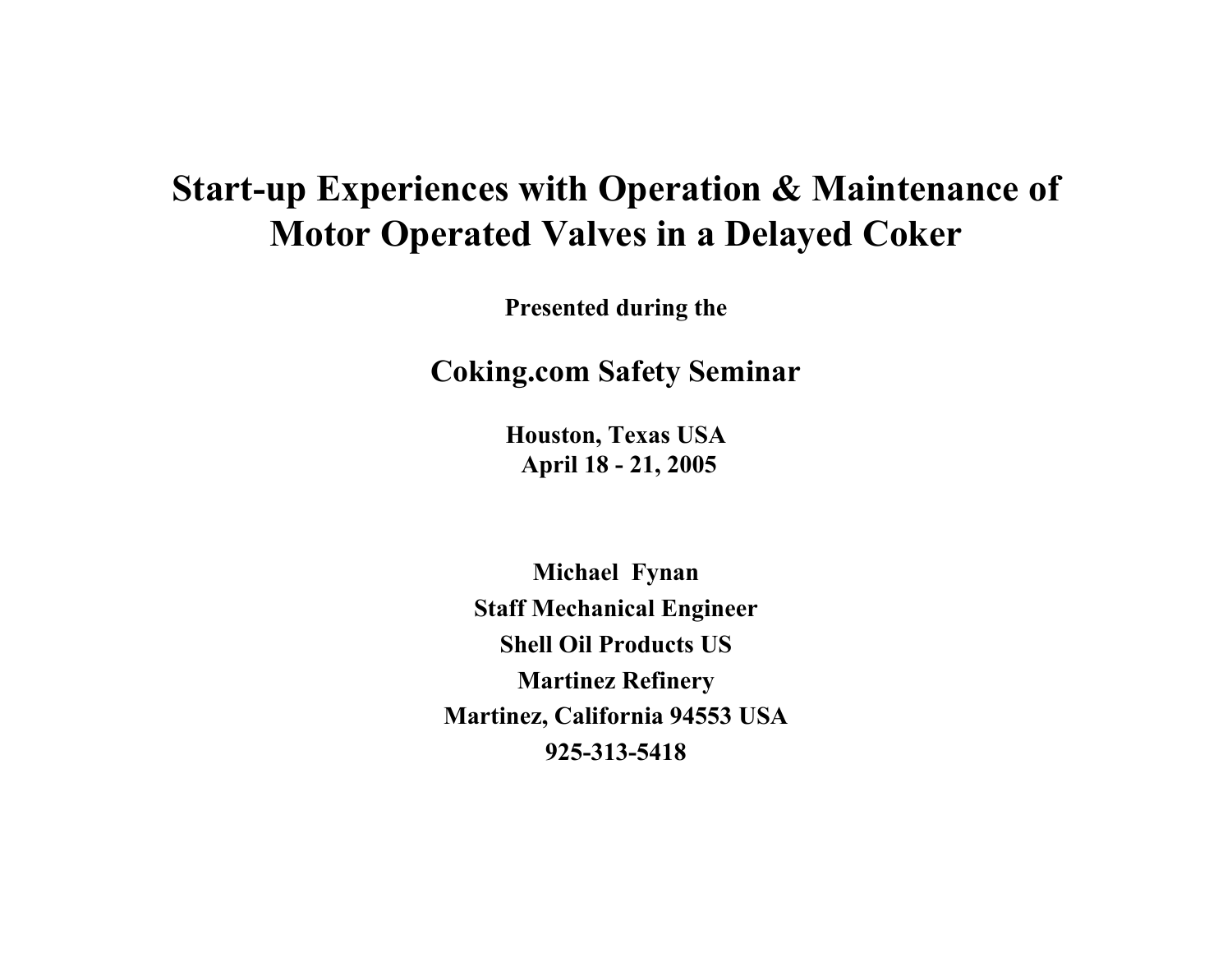# **Outline**

- •**Introduction**
- $\bullet$ **Ball Valve Actuator Fires**
- $\bullet$ **Overhead Vapor Valve**
- $\bullet$ **Switch Valve**
- •**Gate Valve**
- $\bullet$ **Summary**
- •**Conclusion**
- $\bullet$ **Acknowledgements**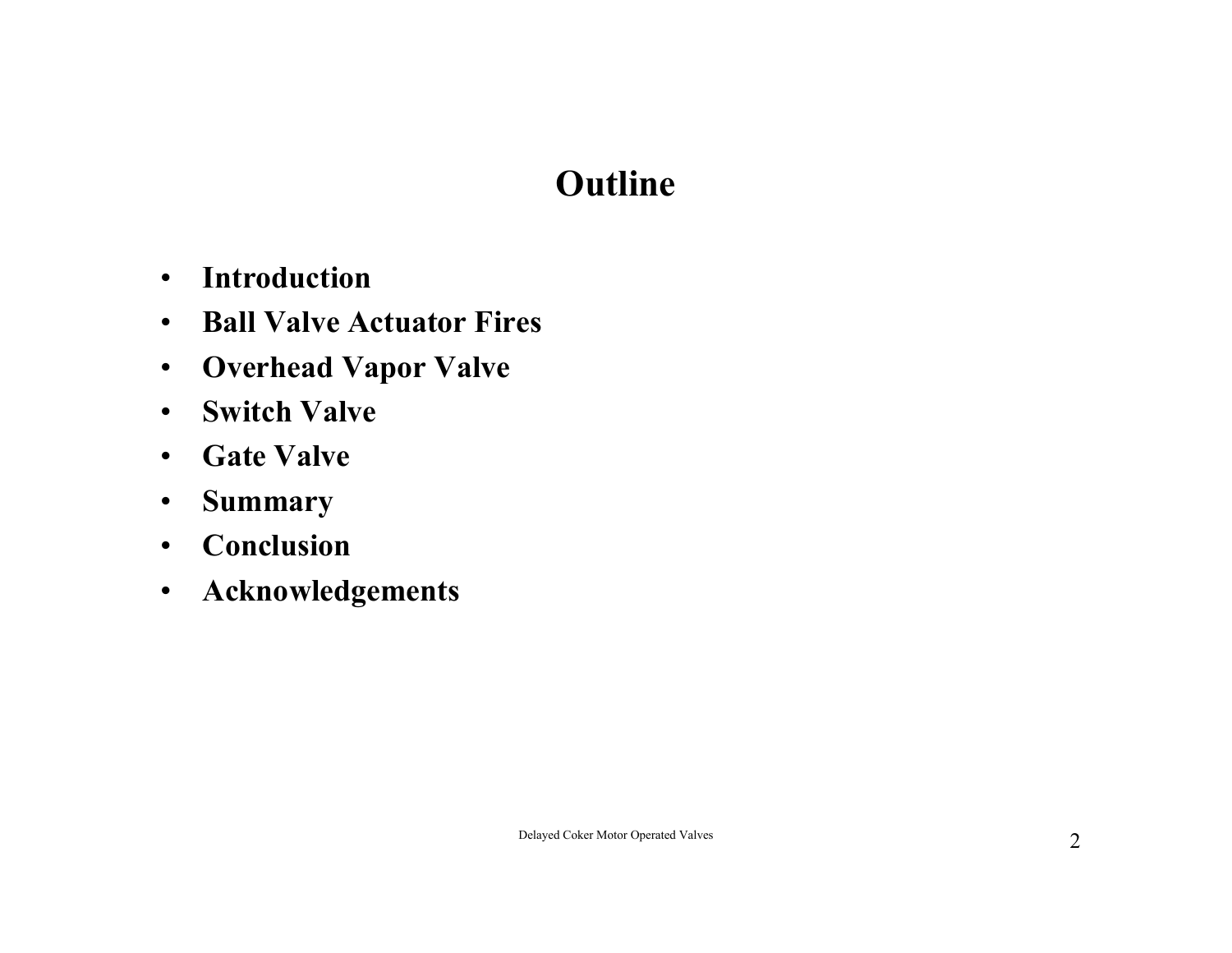#### **Figure #1: Delayed Coker Overview**

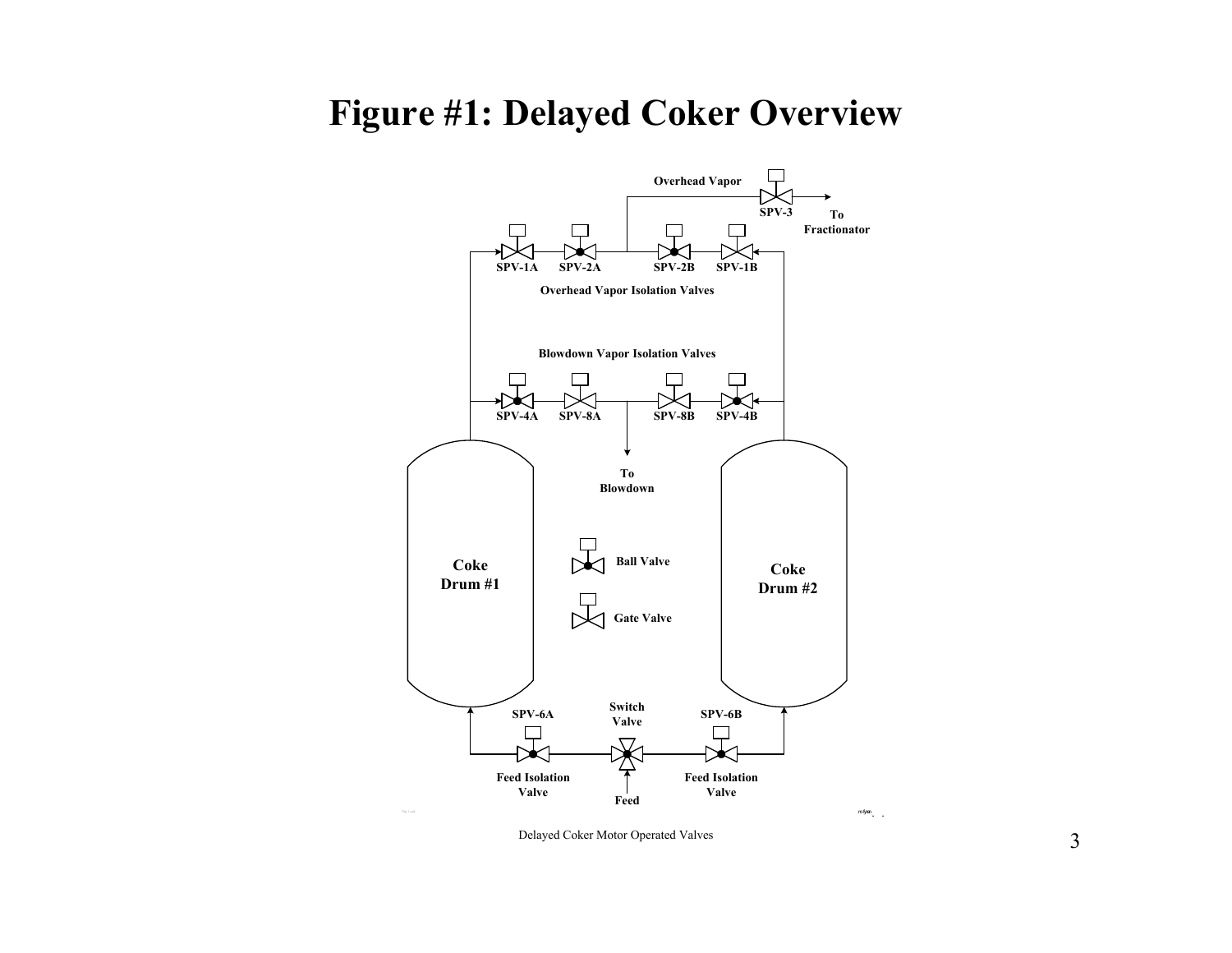**Ball Valve Actuator Fires**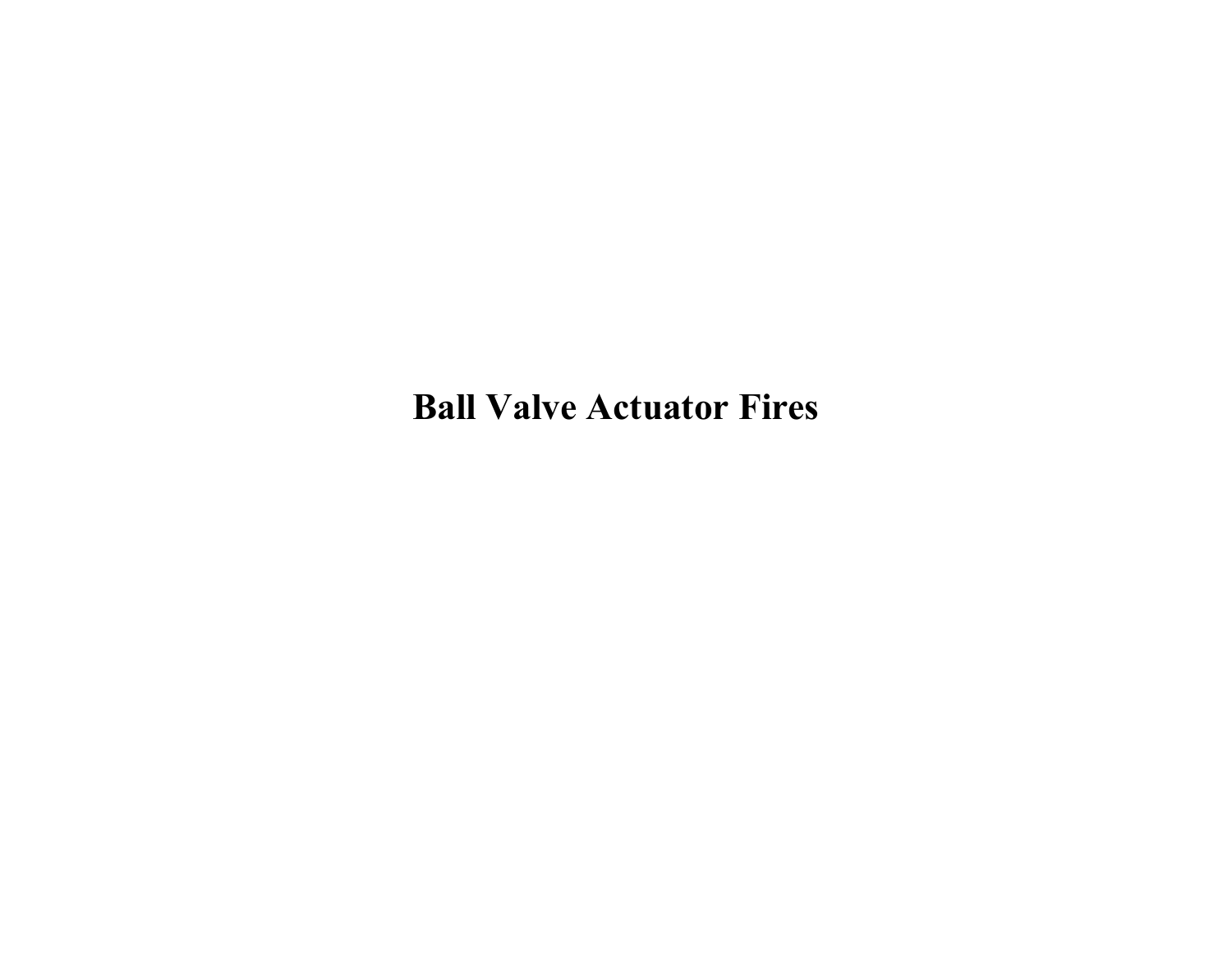

## **Figure #2: Typical Ball Valve Cross-Section**

Fig 2.vsd

Delayed Coker Motor Operated Valves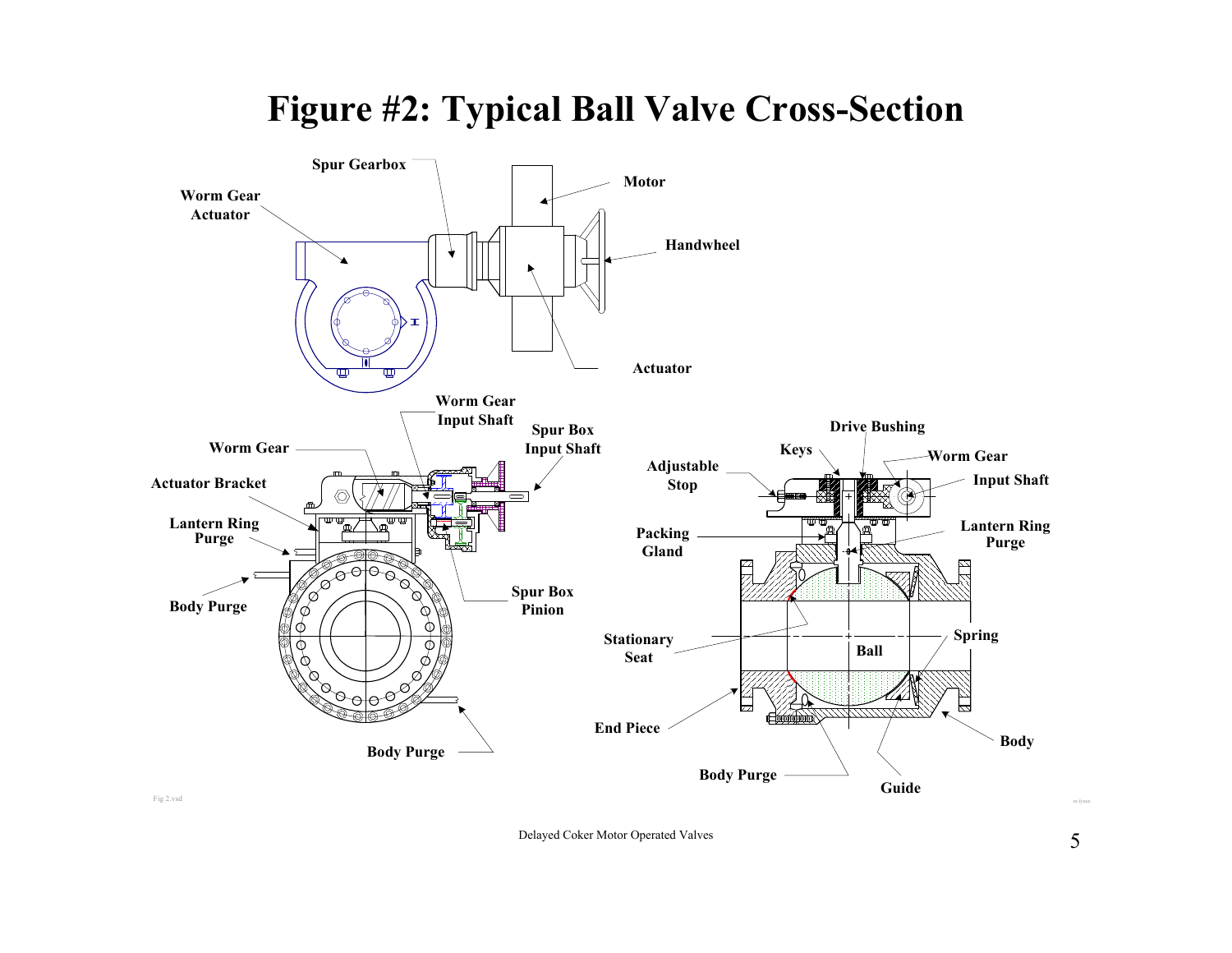### **Figure #3A: Original Actuator Mounting**

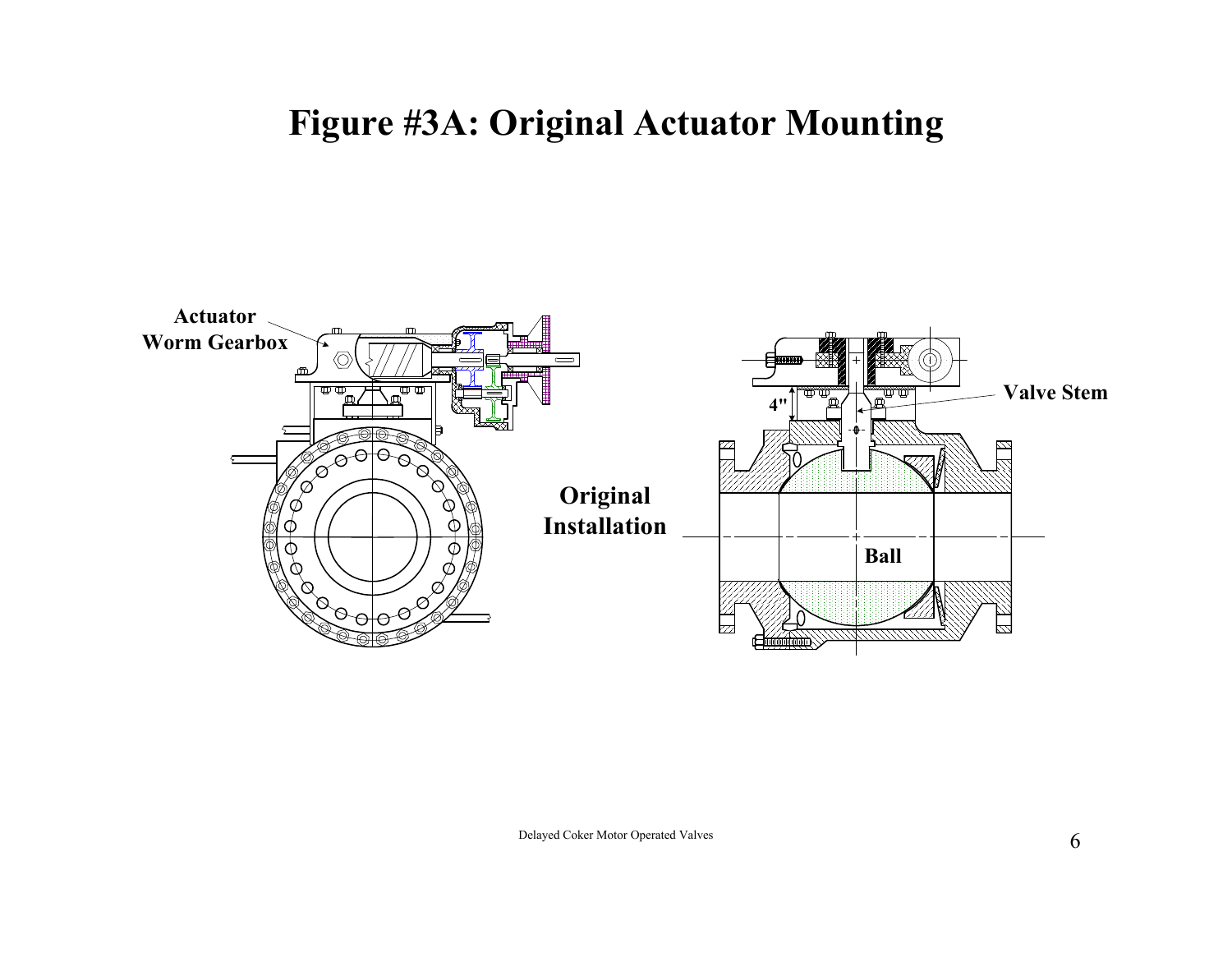#### **Figure #3B: Revised Actuator Mounting**

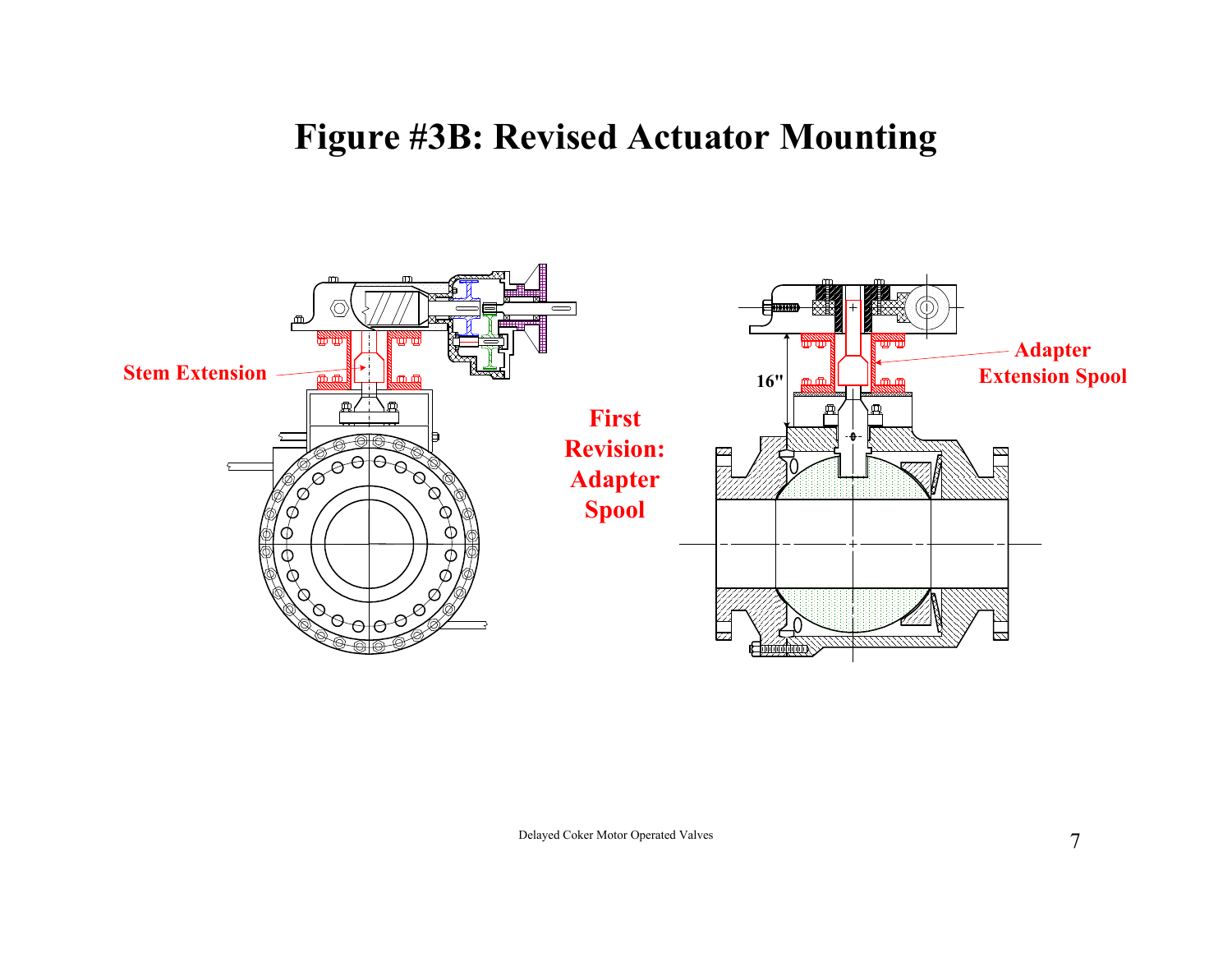### **Figure #3C: Final Actuator Mounting**

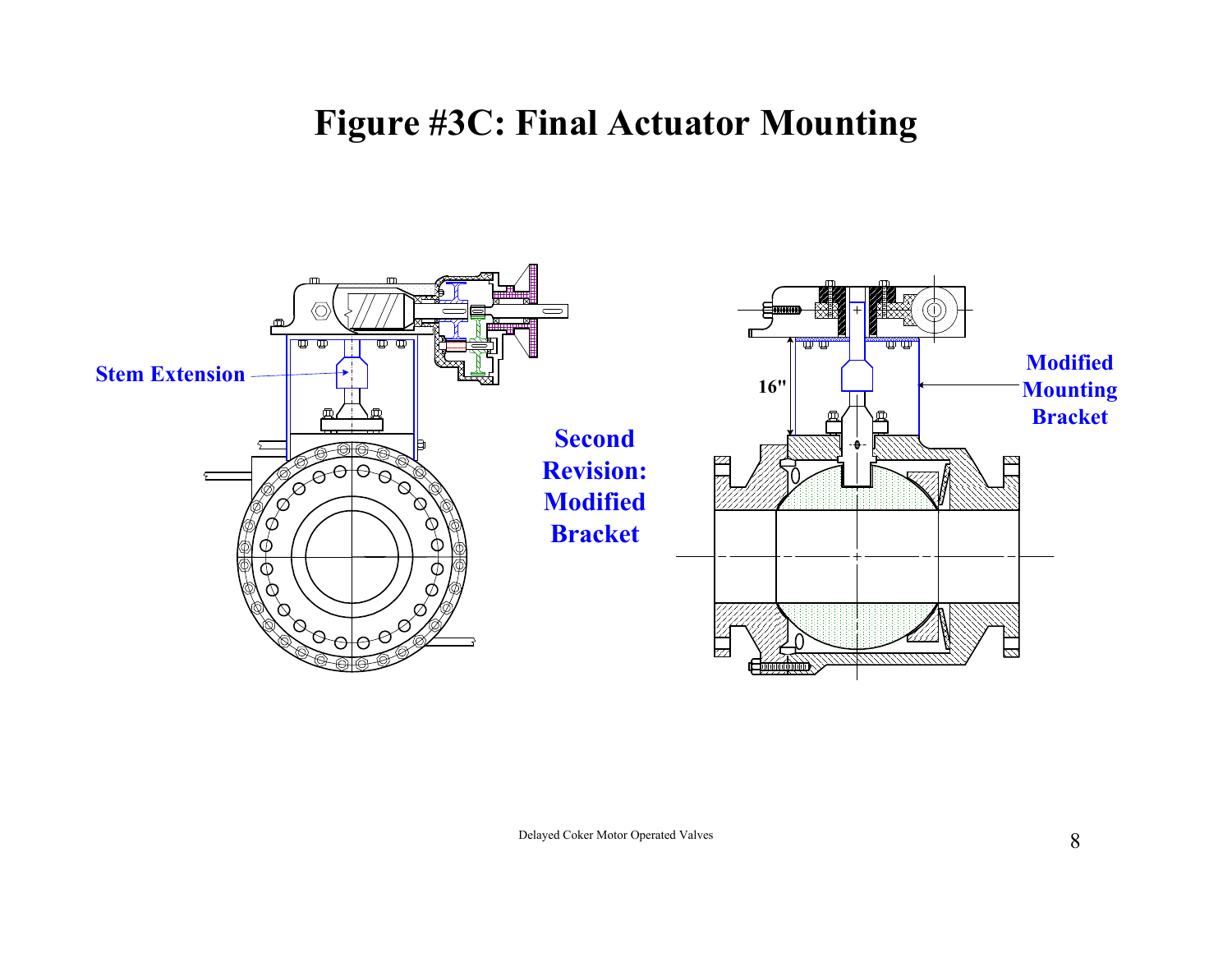**Overhead Vapor Valves**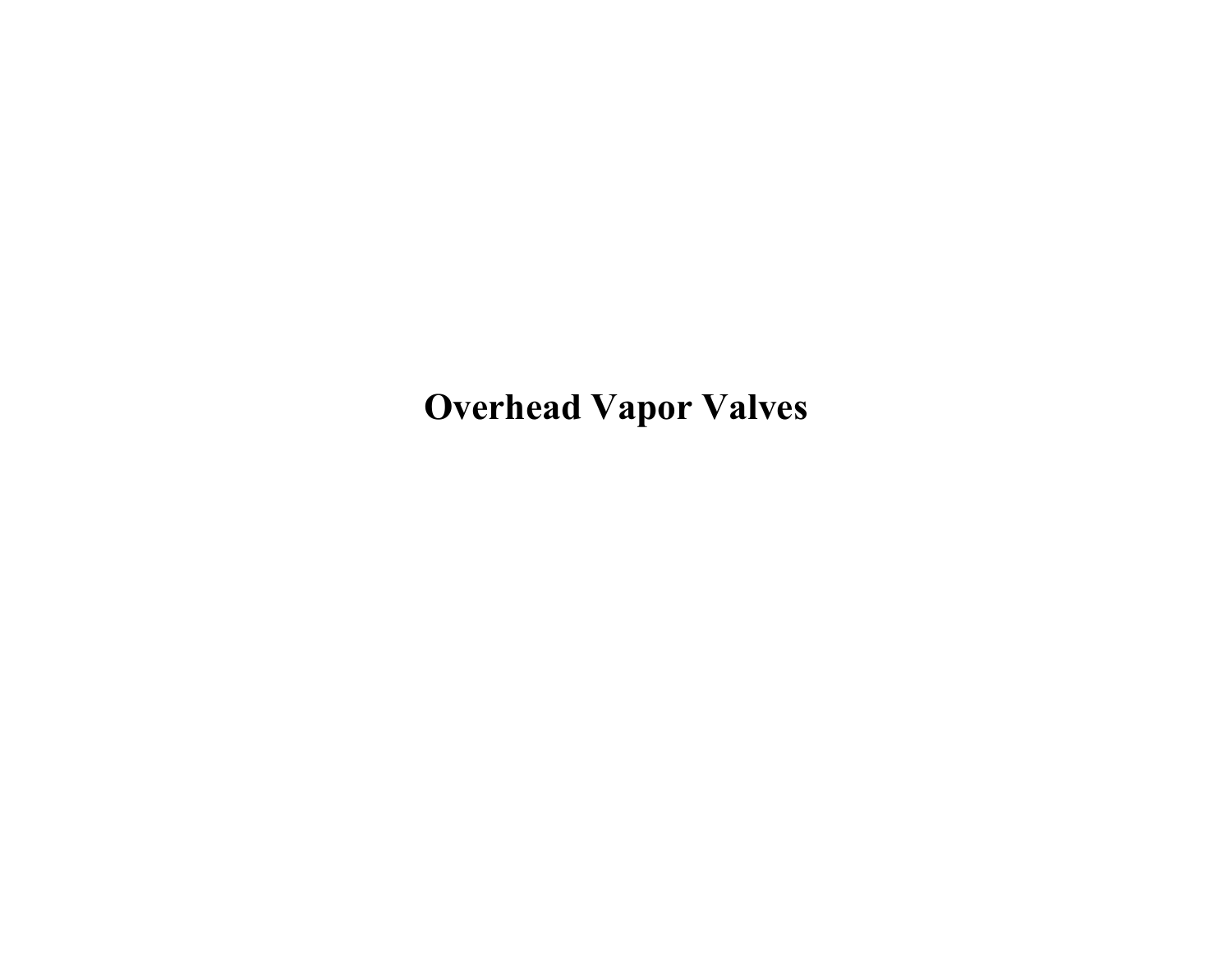# **Initial Ball Valve Sticking**

- $\bullet$  **In February 1998 the overhead vapor isolation valve, SPV-2A, stuck for the first time. The valve was in the 100% open position (fully open) and the coking operator was attempting to close the valve. After approximately 10% of travel in the closed direction (90% open) the ball stuck. Though the ball could be opened, it could not be further closed with the actuator.**
- $\bullet$  **After repeated attempts to close the valve, the actuator spur gears stripped. Excessive force applied to the actuator handwheel exceeded the maximum torque rating of the spur gears resulting in stripping the gear teeth from the gears.**
- **With a full coke drum and a stuck valve extraordinary measures were necessary to prevent a coker shutdown. A piping stress heating contractor was summoned and insulated heating coils installed on the valve.**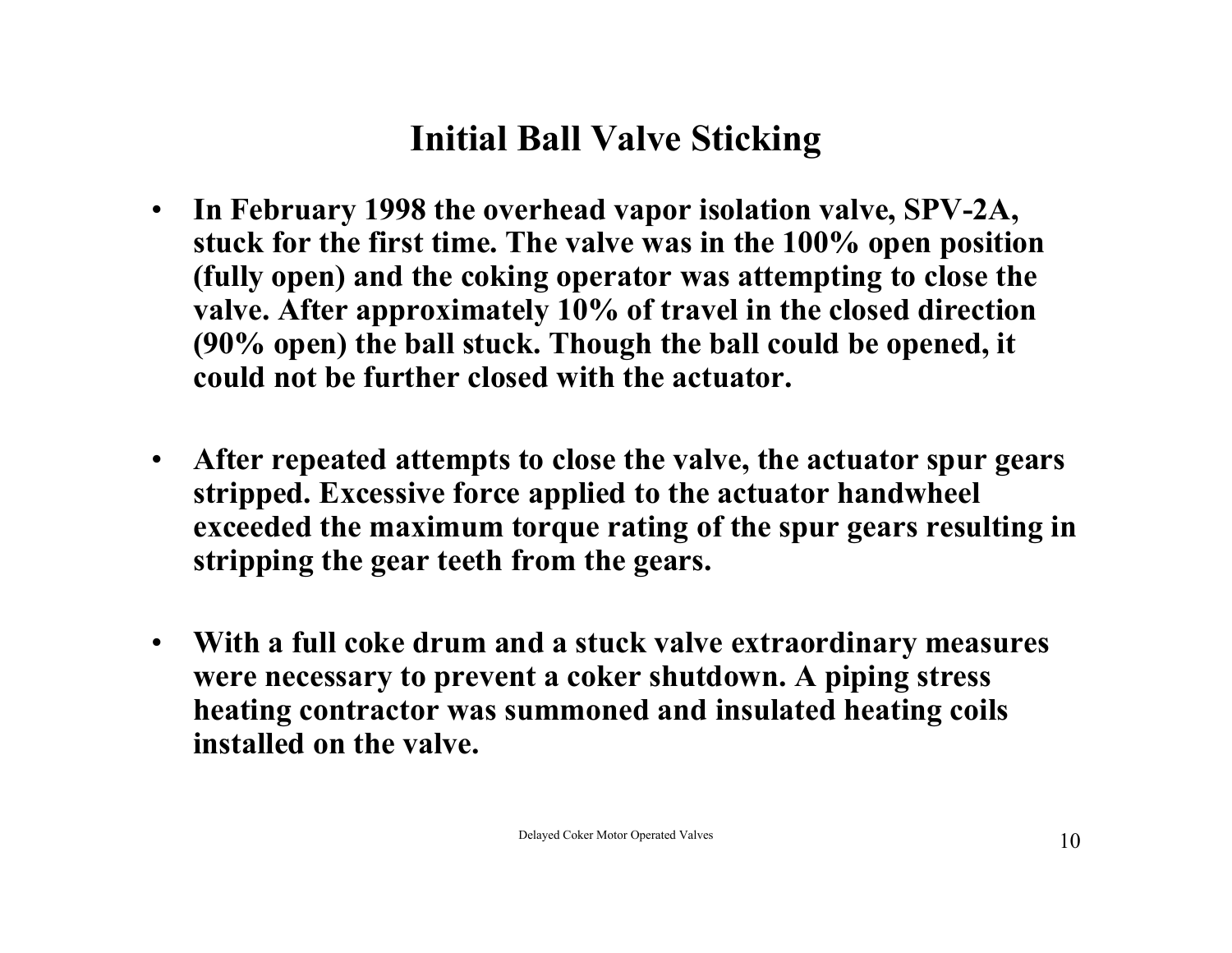## **Initial Ball Valve Sticking- Continued**

- $\bullet$  **The outside of the valve body was heated to between 900oF to 1,000oF and held at temperature for one hour.**
- $\bullet$  **As the inside cavity surrounding the ball is steam purged, it was thought that the rapid heating of the body would provide sufficient differential expansion to relax the force pushing the ball against the seat & guide applied by the Belleville spring.**
- $\bullet$  **The stripped spur gears were removed and a large impact gun directly applied to the worm gear input shaft.**
- $\bullet$  **These actions was successful as the valve was turned to the closed position and normal operating procedures could be resumed.**
- • **This same scenario was repeated several times from 1998 until 2003 when the valve was removed for shop overhaul.**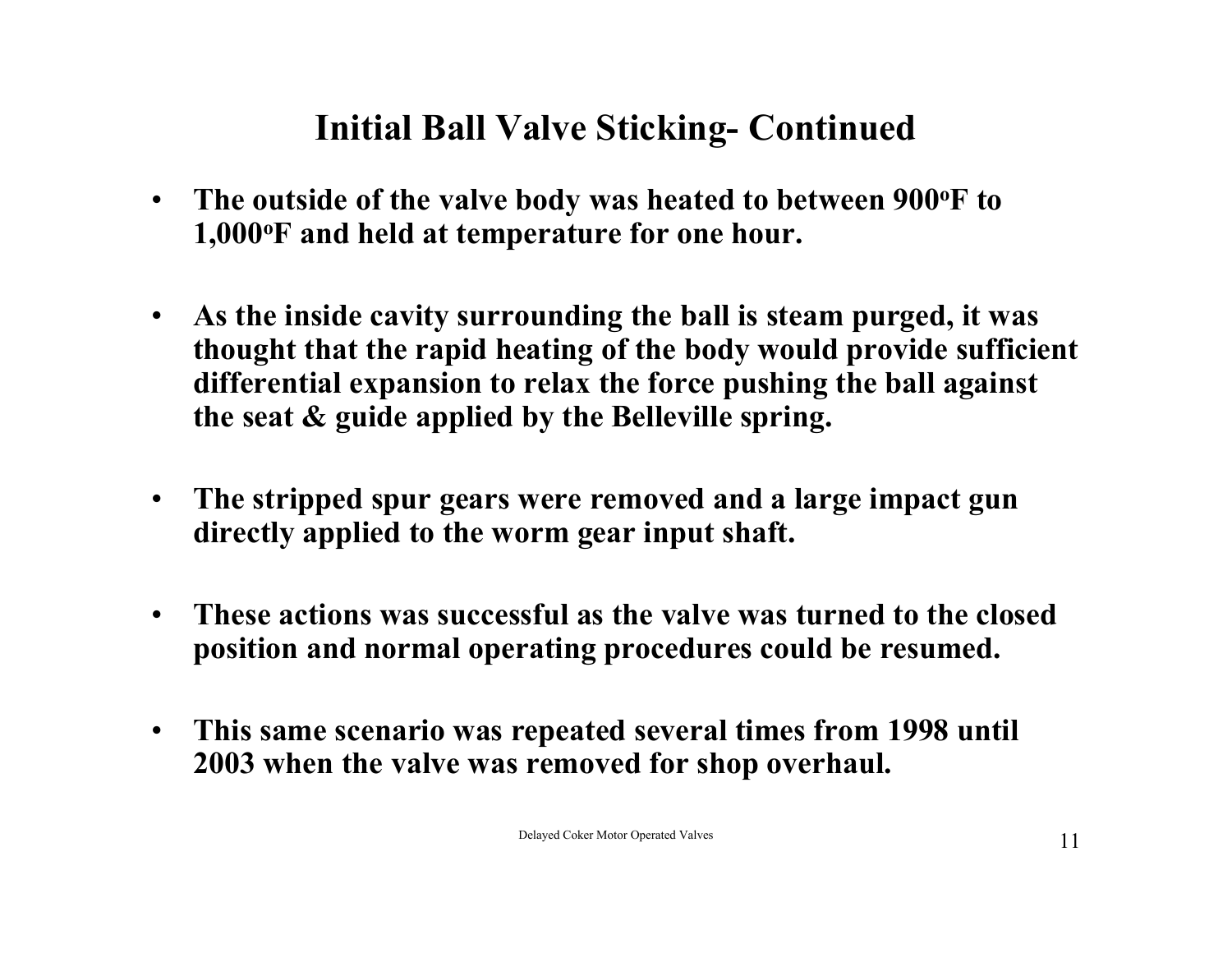### **Figure #4: Ball Valve Torque Before Overhaul**

Torque: Lbf\*Ft

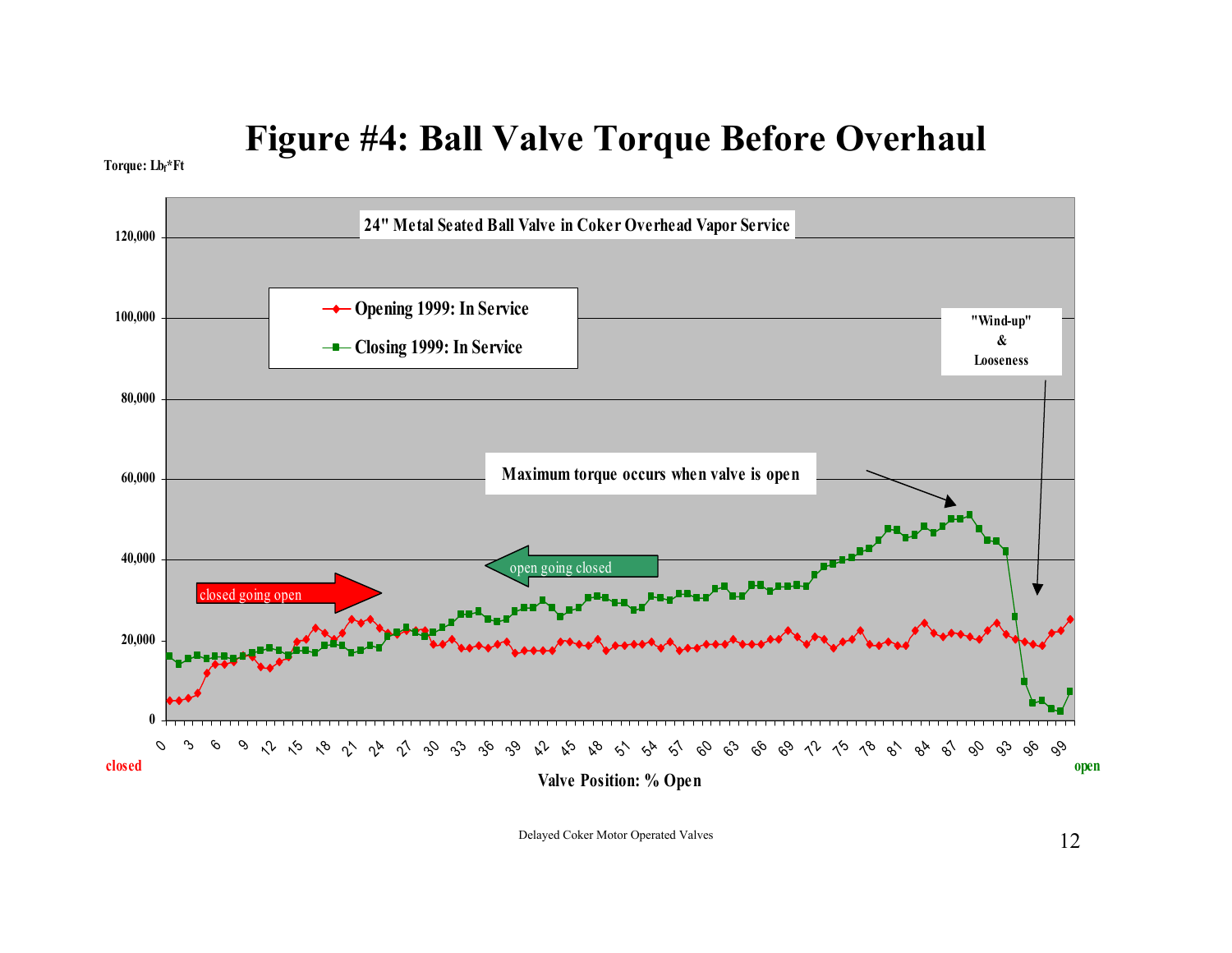# **Figure #5: Assembled Ball Valve in Shop**

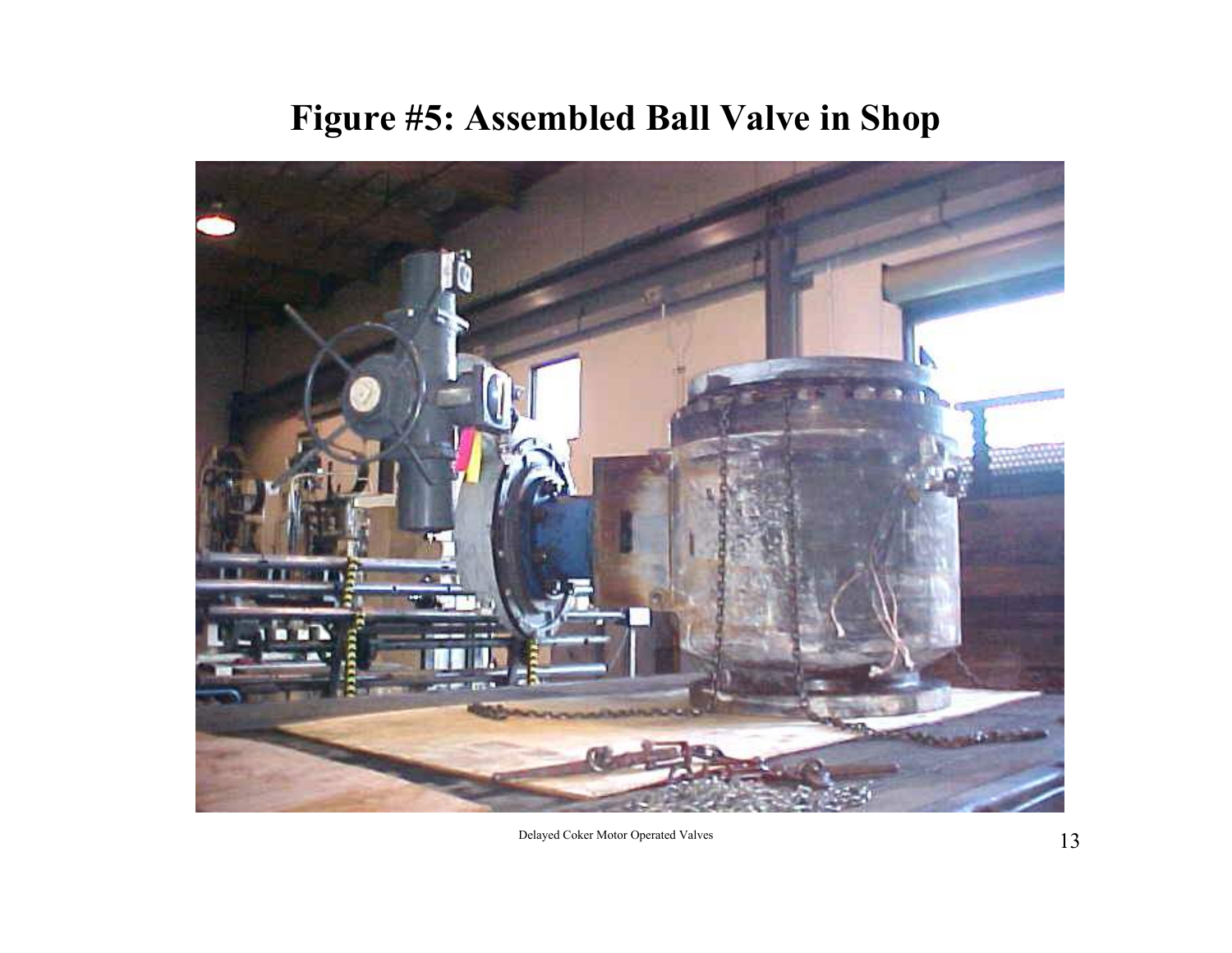Torque: Lb<sub>f</sub>\*Ft



Delayed Coker Motor Operated Valves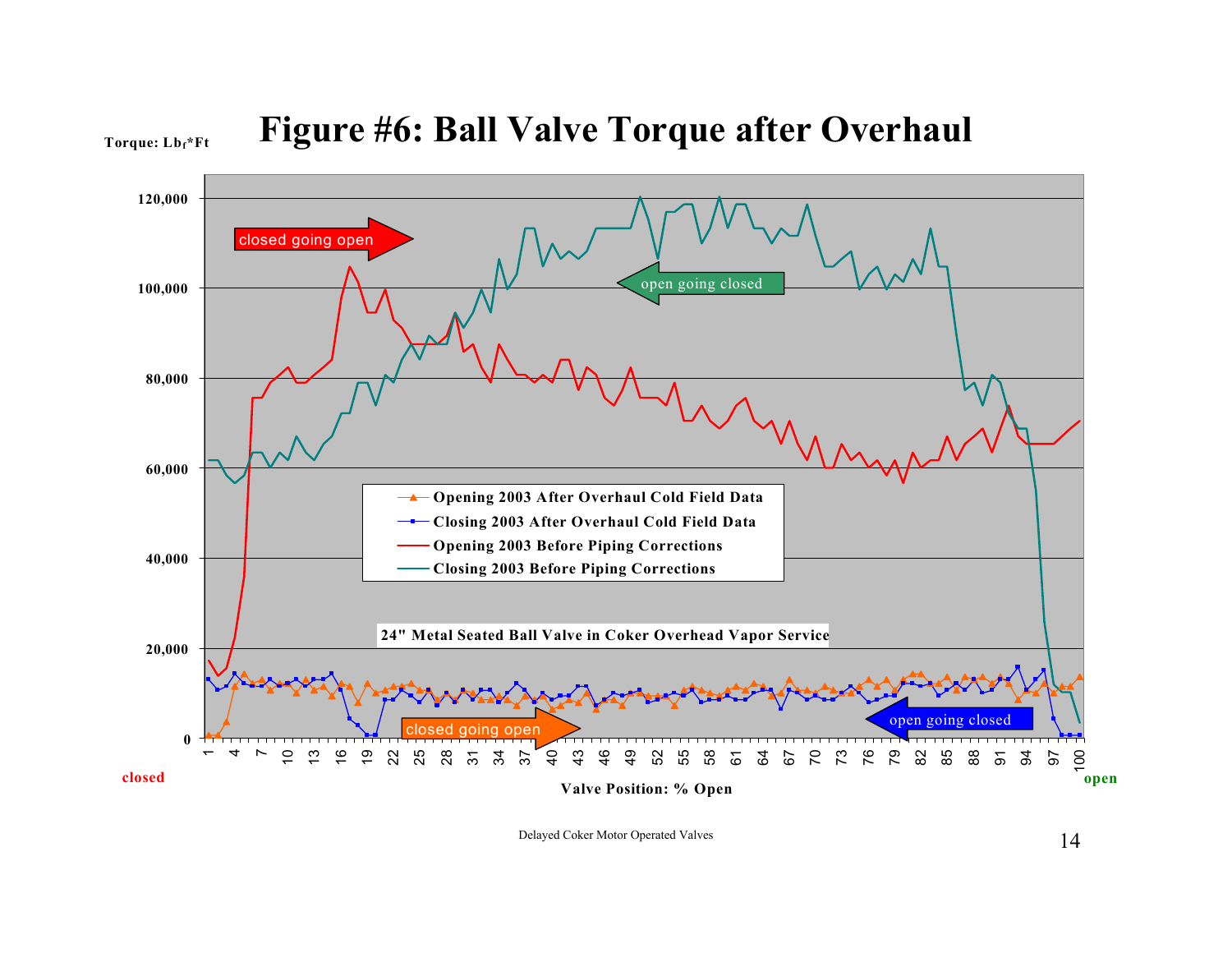# **Ball Valve Pipe Strain**

- • **After several months of fighting recurring valve sticking problems two major changes were made:** 
	- – **The spur gear and worm gear actuators were replaced with larger & stronger gearing.**
	- **A piping stress analysis and associated piping support changes were made.**
- **The piping stress analysis consisted of a computer model that included changes in piping stresses & strains due to process pressure and temperature changes. The results of this analysis suggested that several pipe supports were improperly located. This resulted in large forces and moments applied to the valve flanges.**
- $\bullet$  **Our belief was that the large loads applied to the valve flanges resulted in internal misalignment of the ball and resulting high torque requirements.**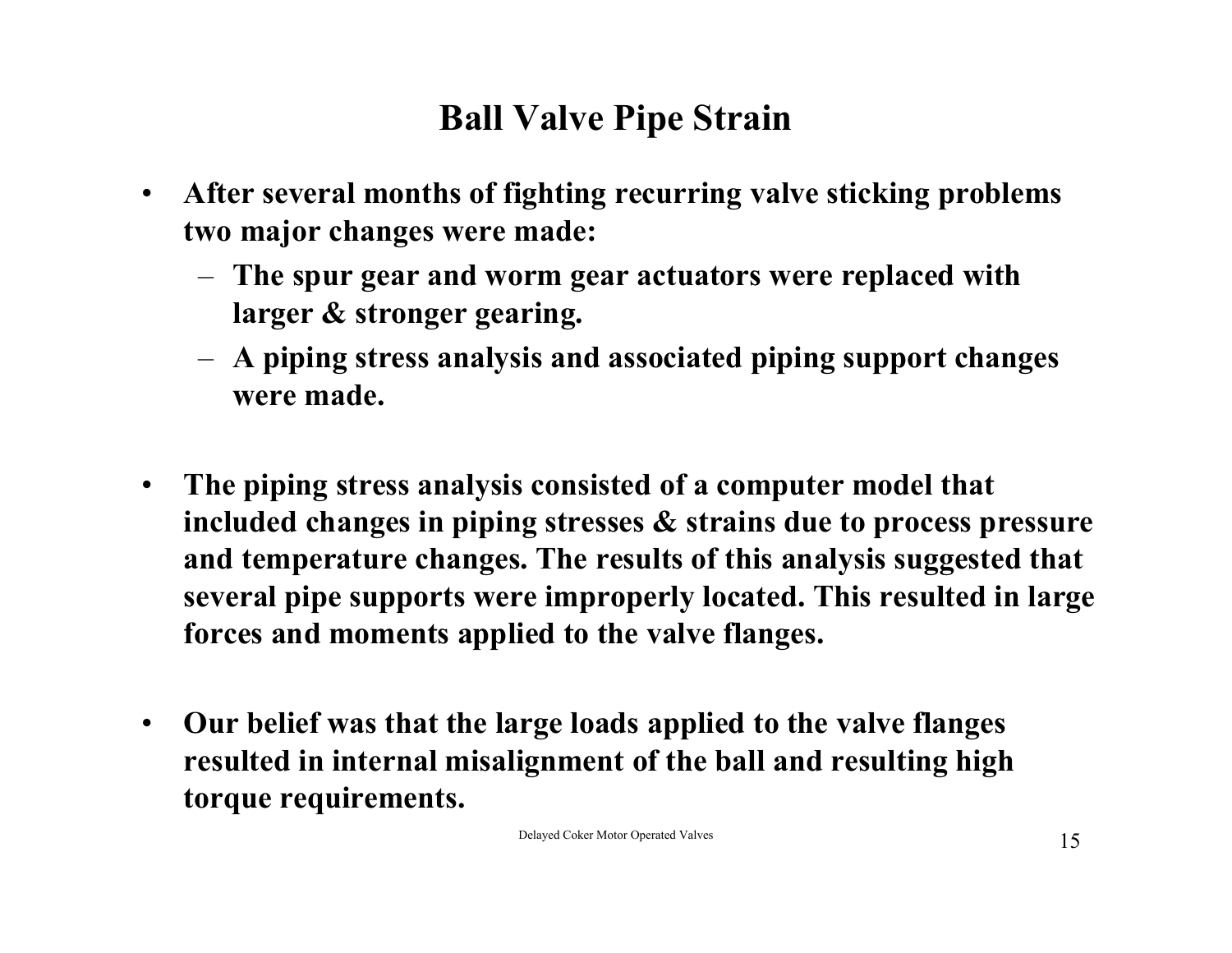#### **Figure #7: Ball Valve Torque after Piping Corrections**

**Torque: Lbf\*Ft**



Delayed Coker Motor Operated Valves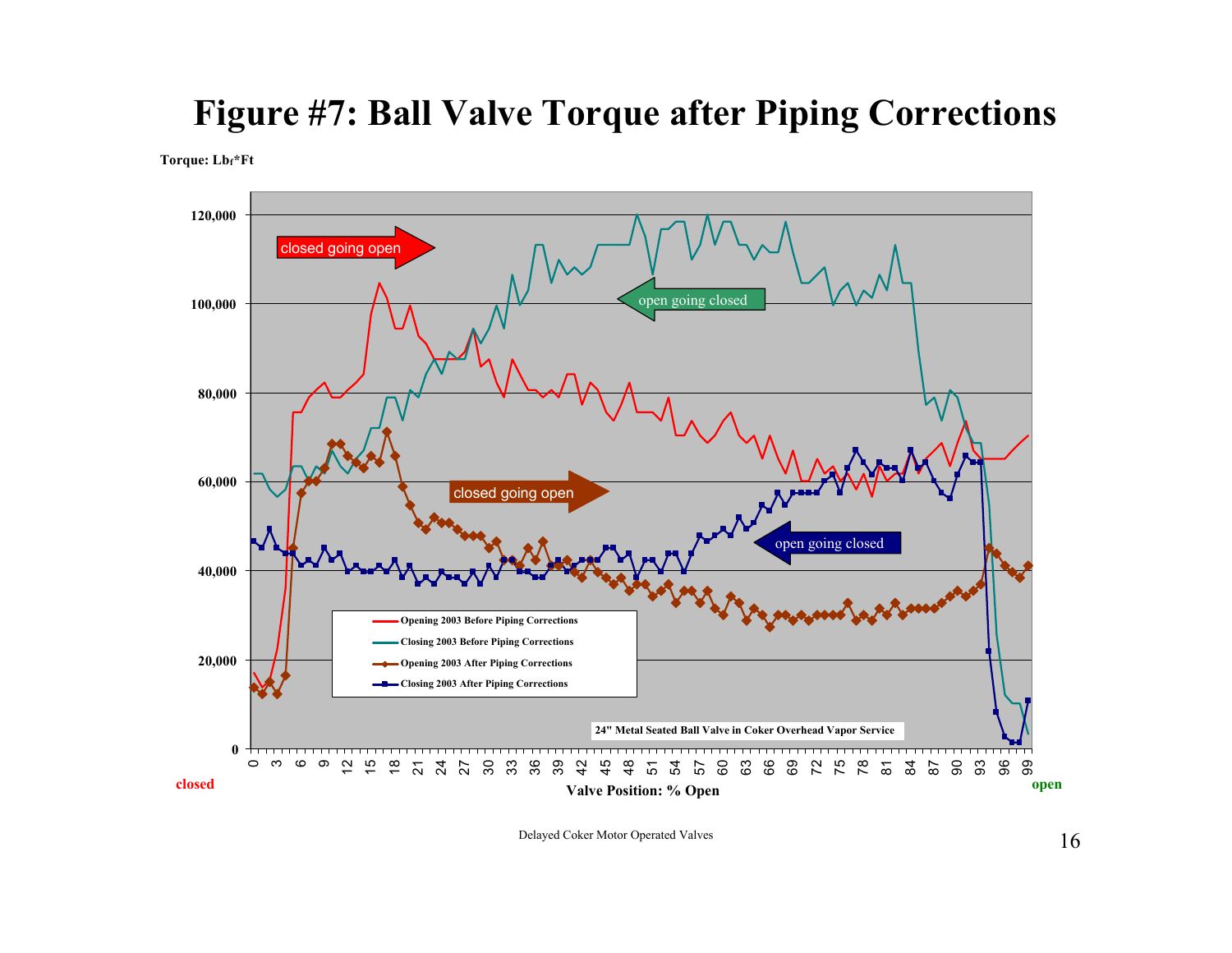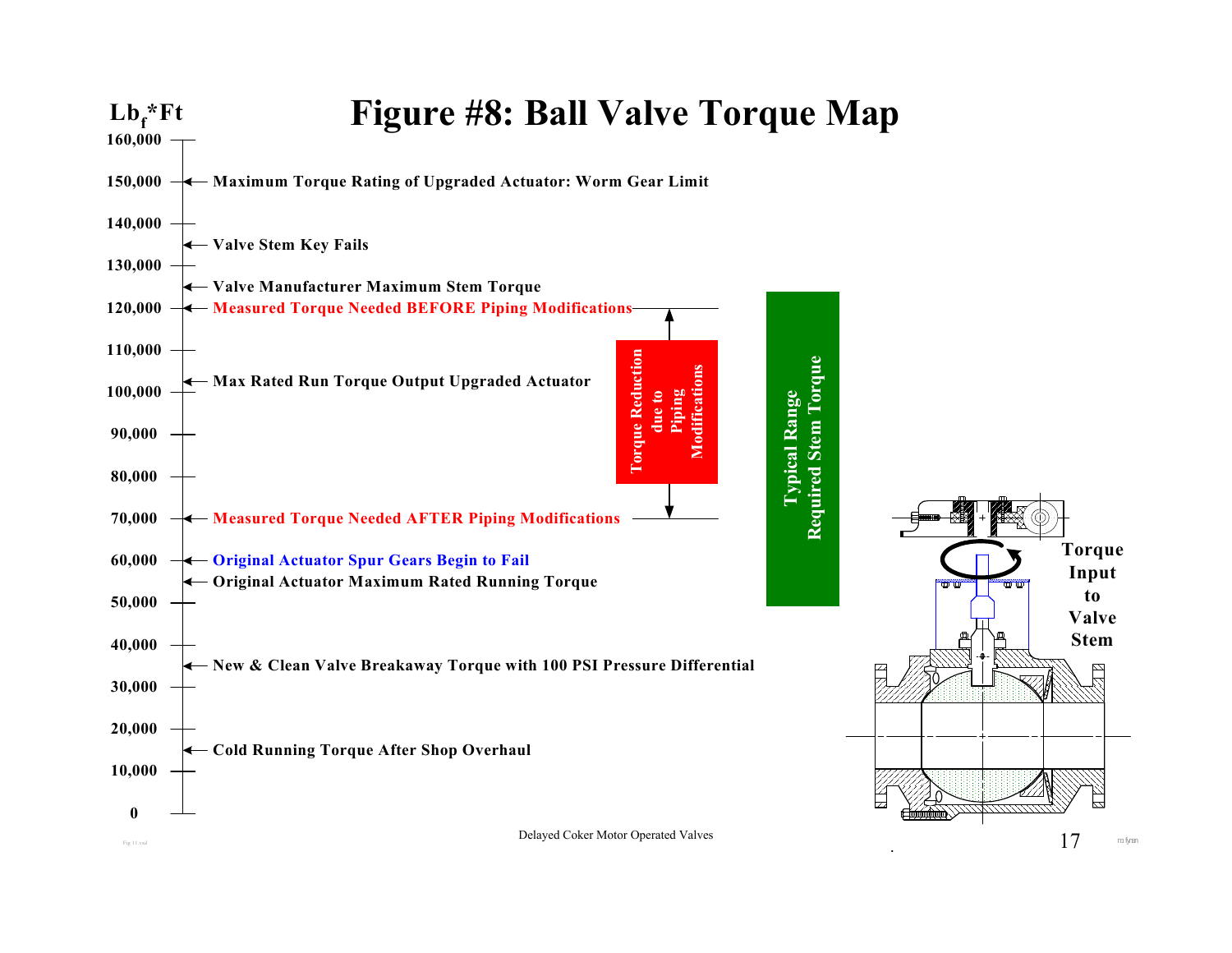# **Switch Valve**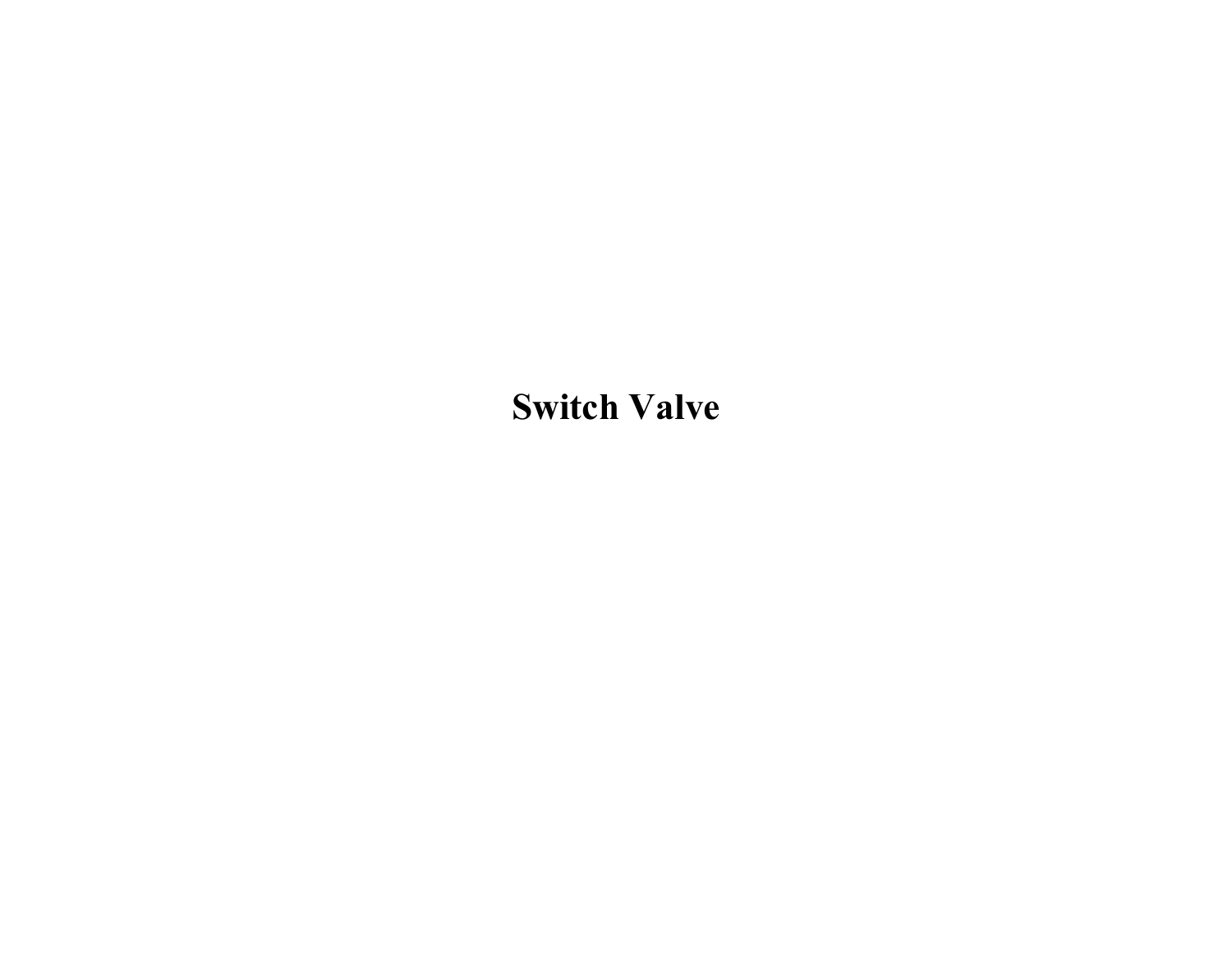#### **Figure #9: Switch Valve Cross-Section**



 $\sum_{\text{Delayed}}$  Coker Motor Operated Valves  $19$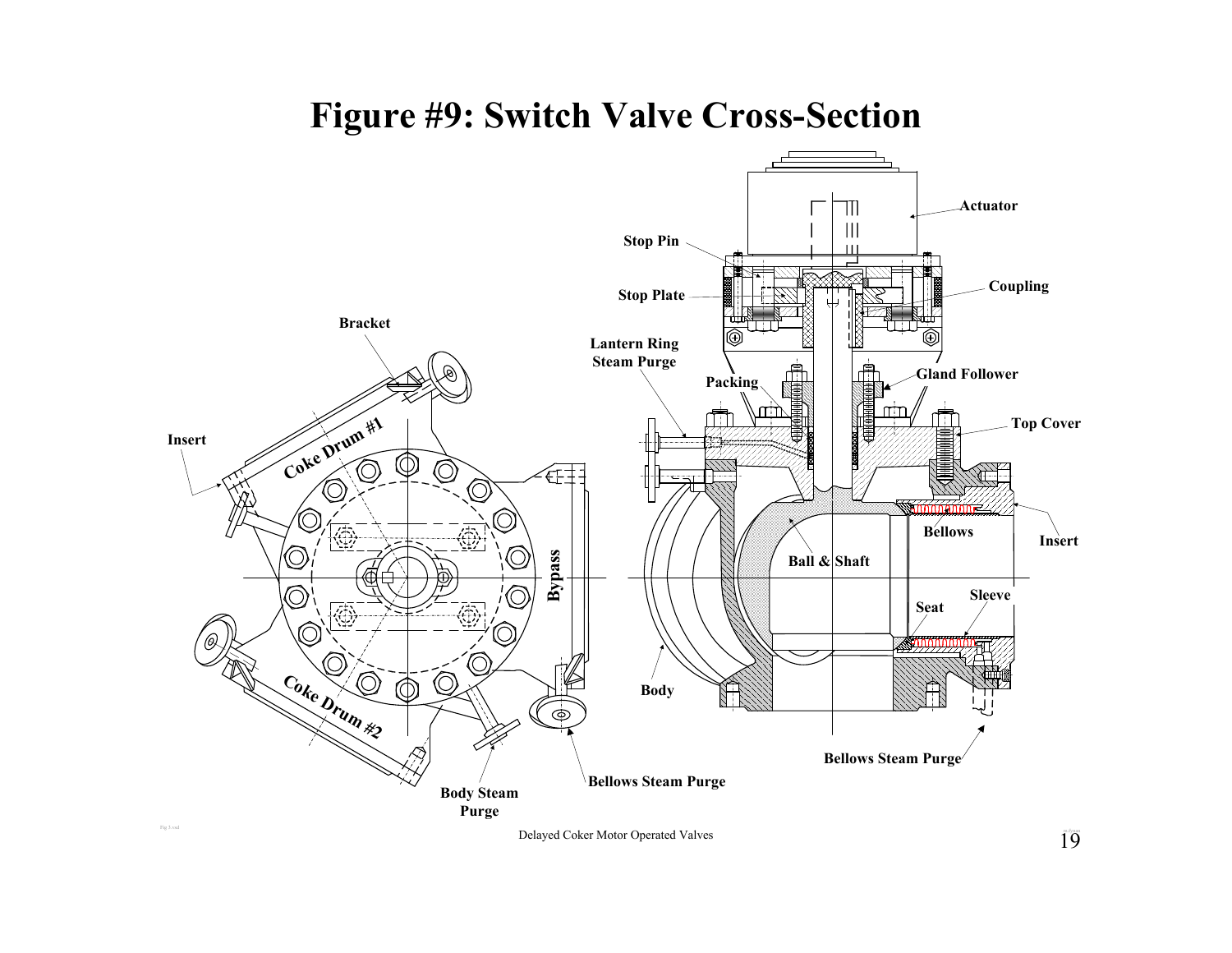## **Figure #10: Switch Valve Overview**

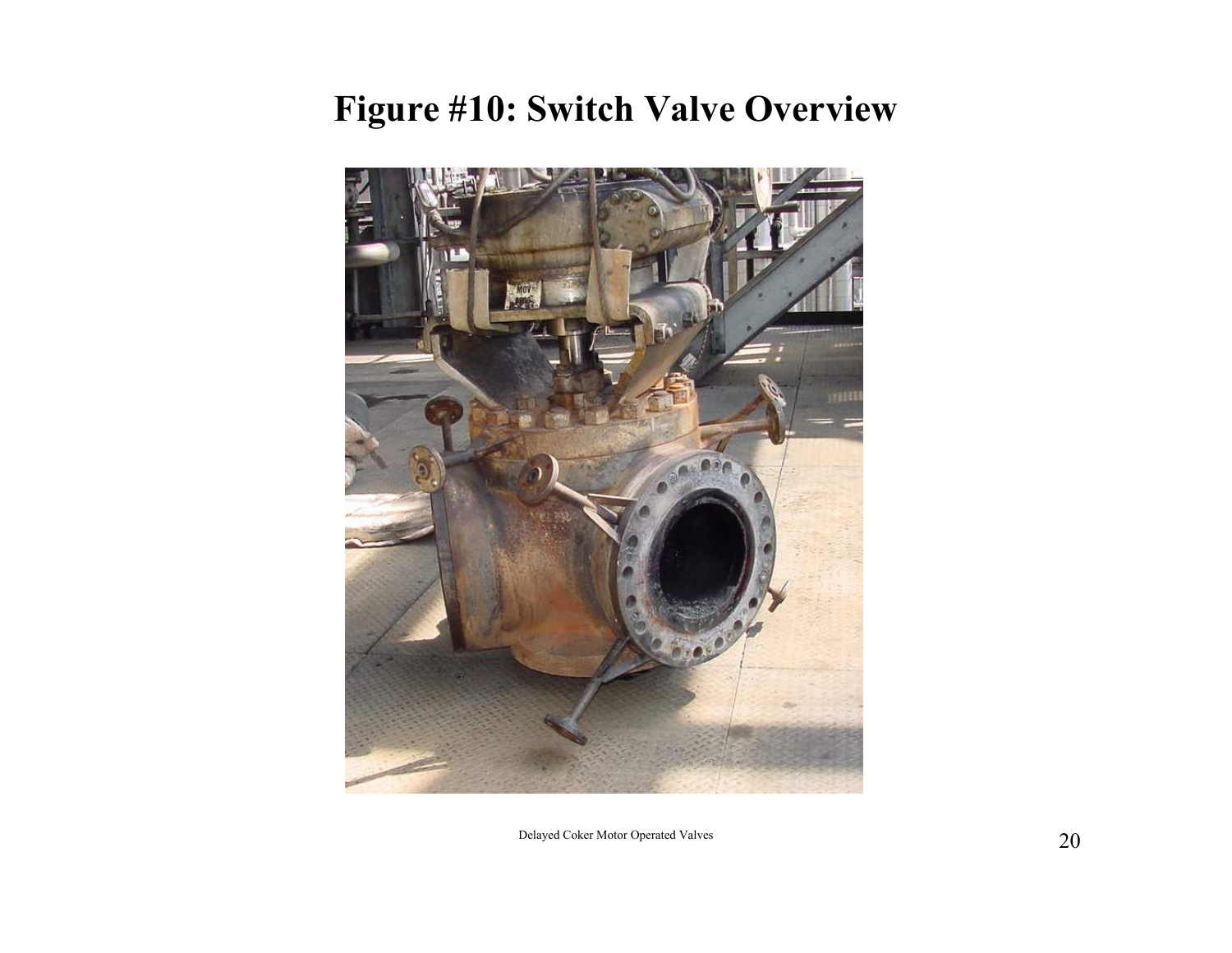# **Figure #11: Steam Purge Line Plugging**

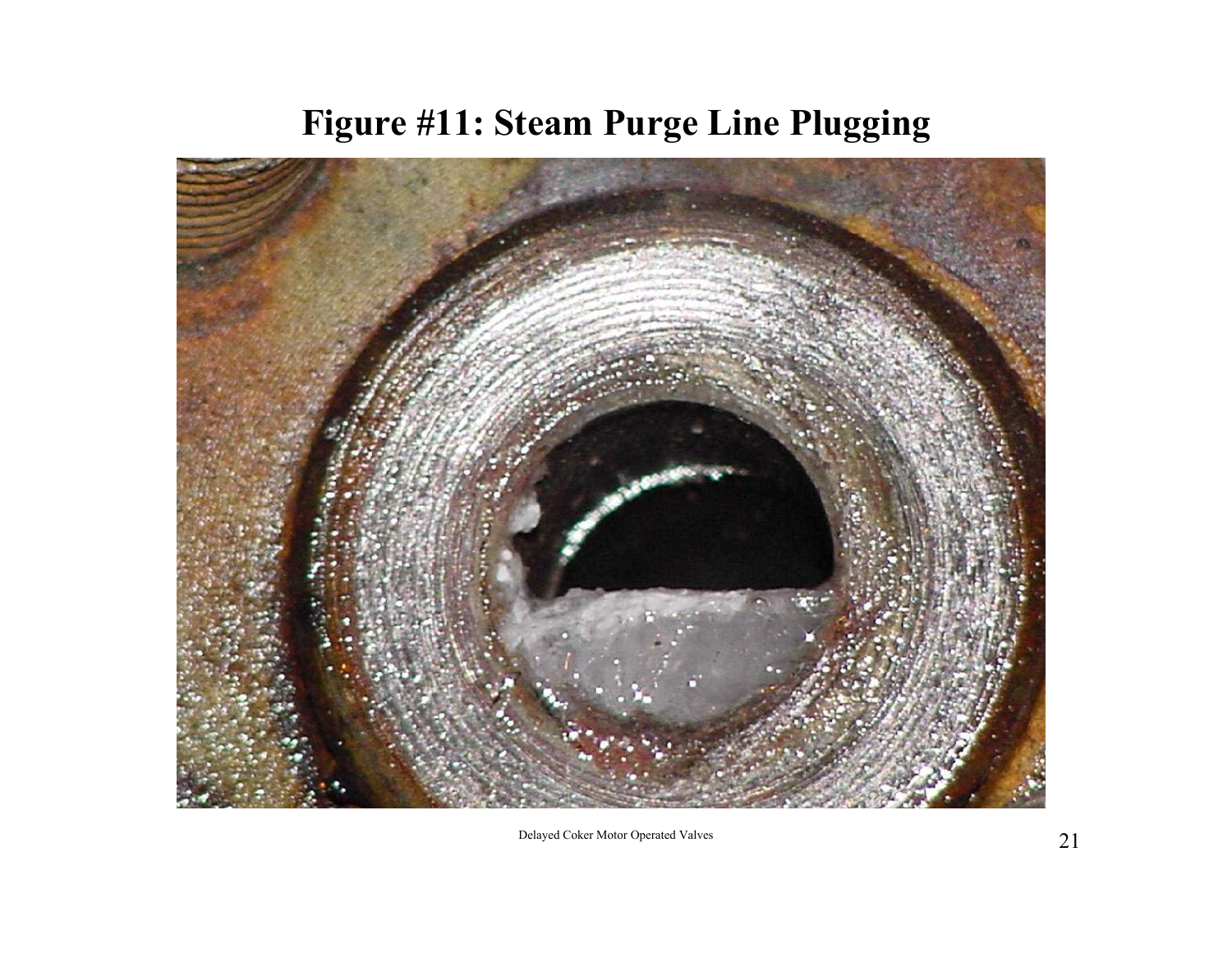# **Figure #12: Switch Valve Bellows**

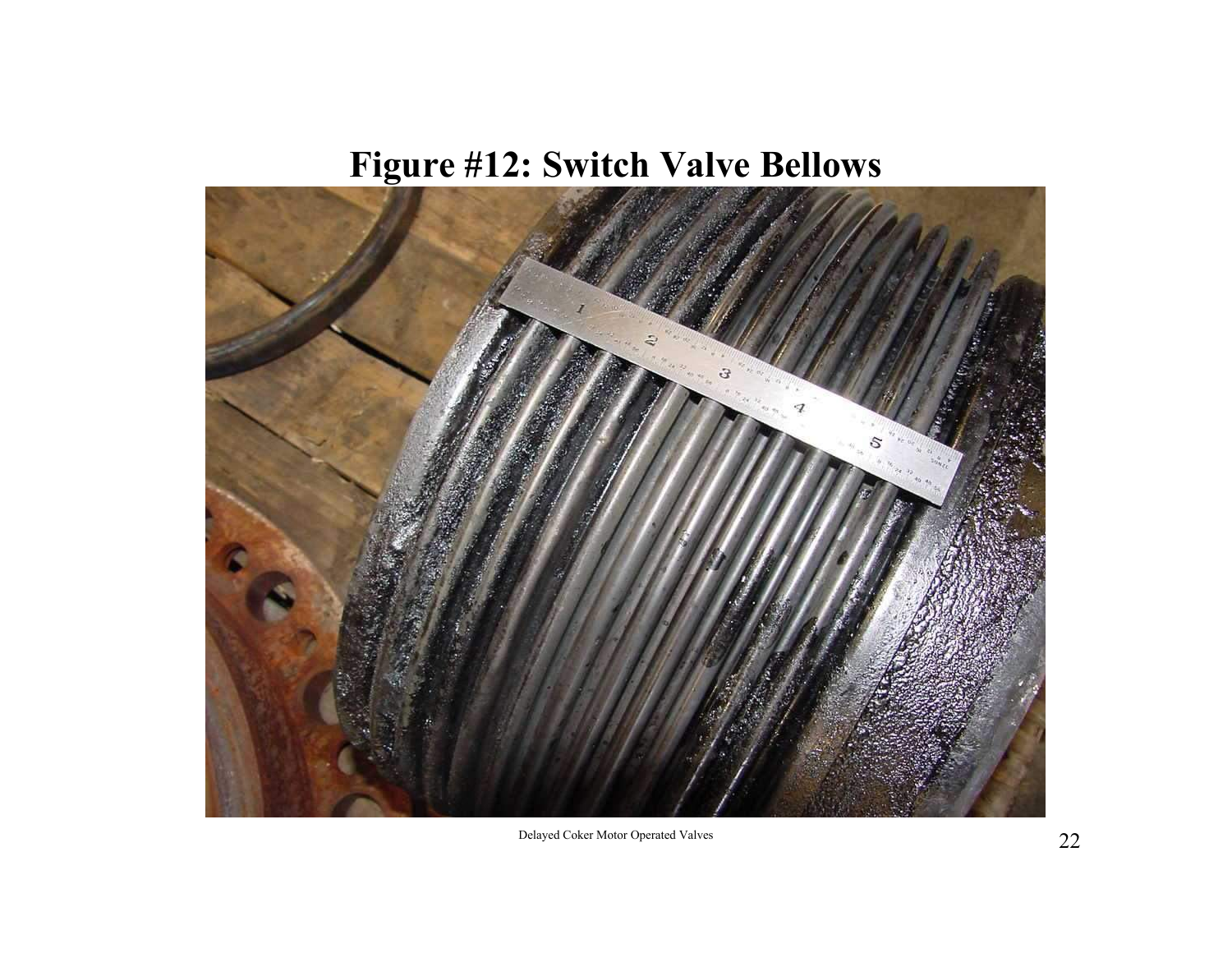## **Switch Valve - Continued**

- $\bullet$  **After upgrading the actuator and valve stem couplings to deliver more torque, the sticking switch valve was removed and the spare valve installed in early March of 2001.**
- $\bullet$  **This spare valve was brand-new from the factory and had never been in service.**
- $\bullet$  **During the coker start-up in late March, the switch valve seized when attempting the initial switch from Drum#1 to Drum #2. Despite all our attempts, the valve would lock-up when going from Drum #1 to Drum #2 but would turn easily when going in the reverse direction.**
- $\bullet$  **After the new switch valve was disassembled in the shop, the immediate cause for lock-up was readily apparent.**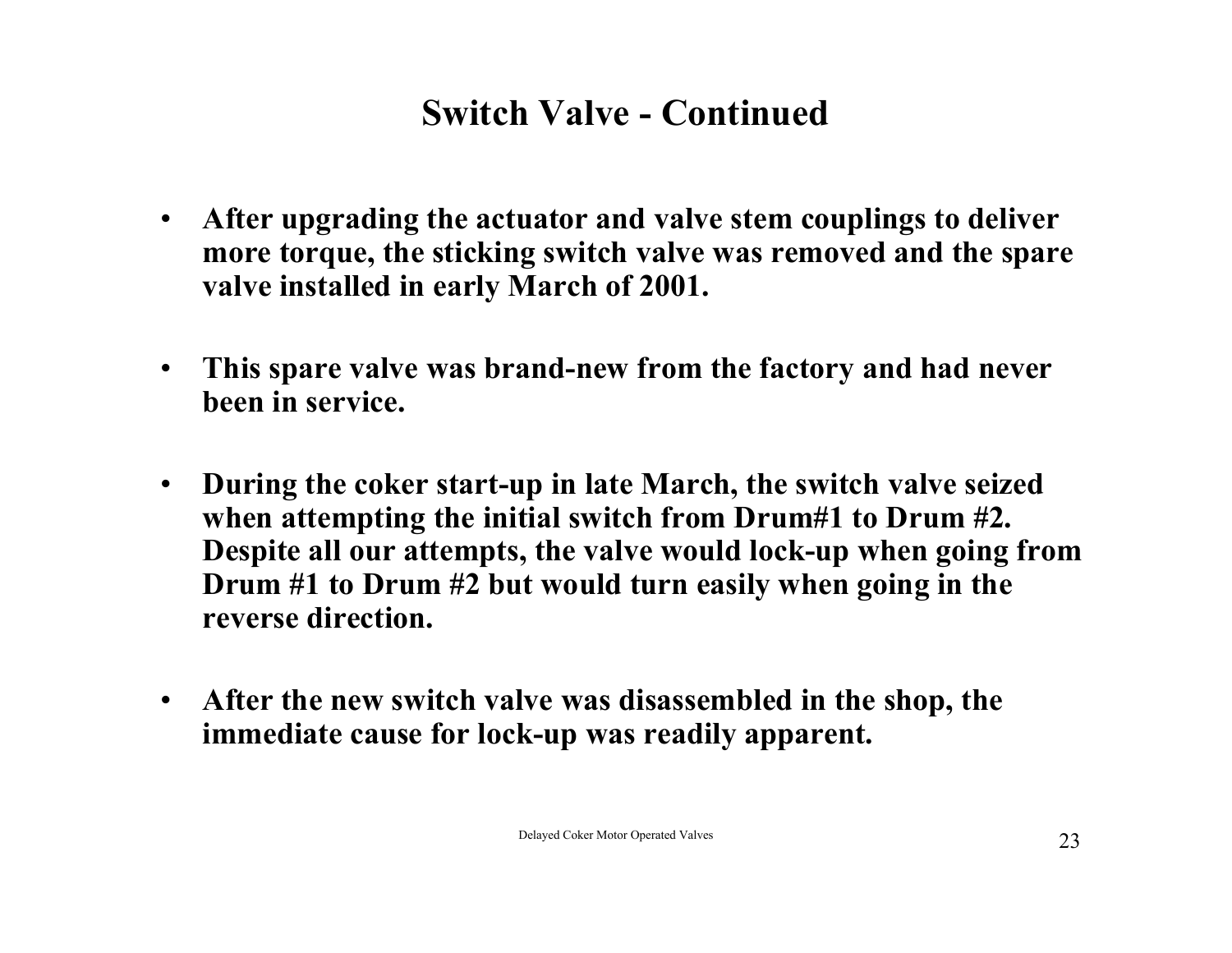## **Figure #13: Switch Valve Ball Damage**

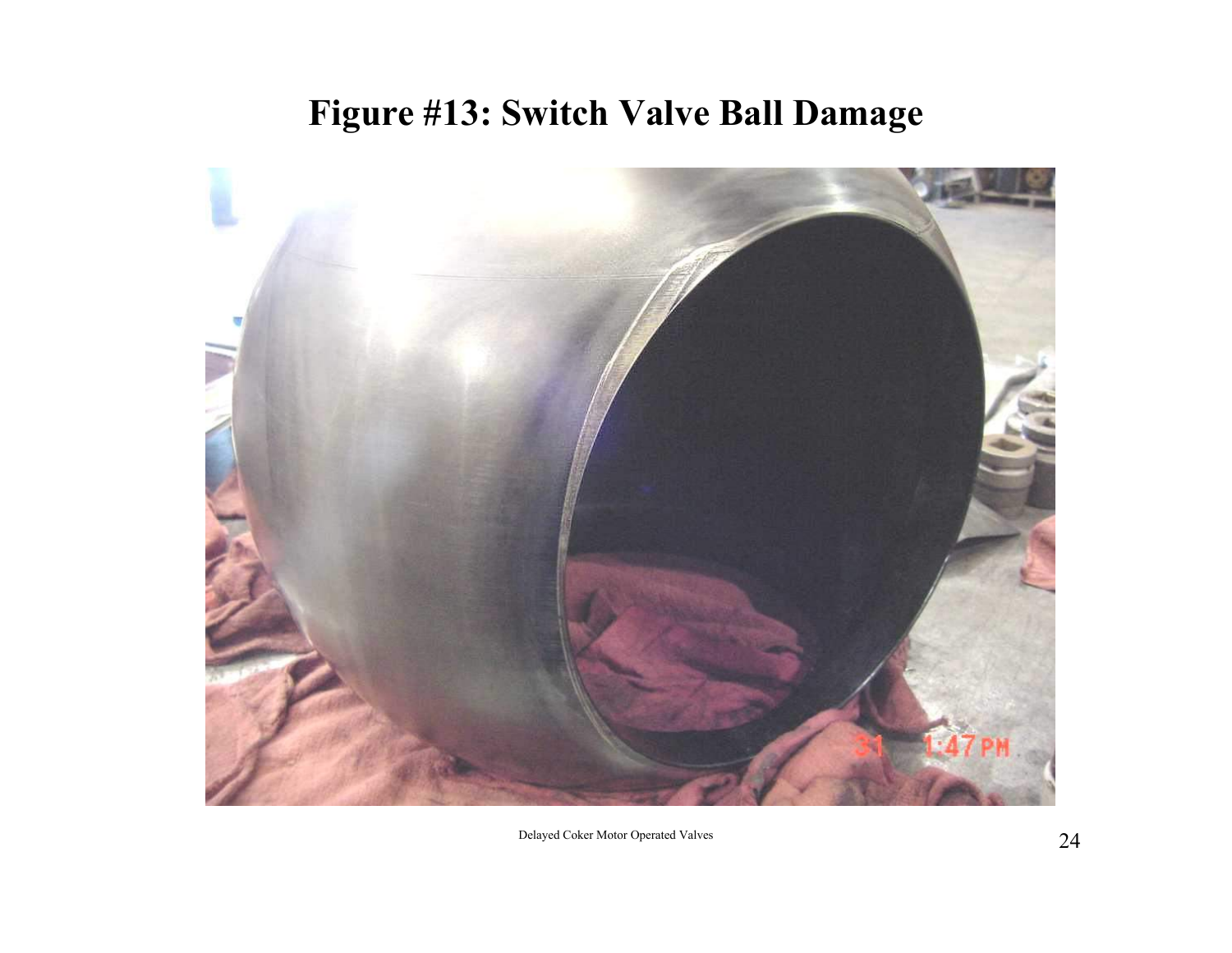### **Figure #14: Switch Valve Pipe Strain**



Delayed Coker Motor Operated Valves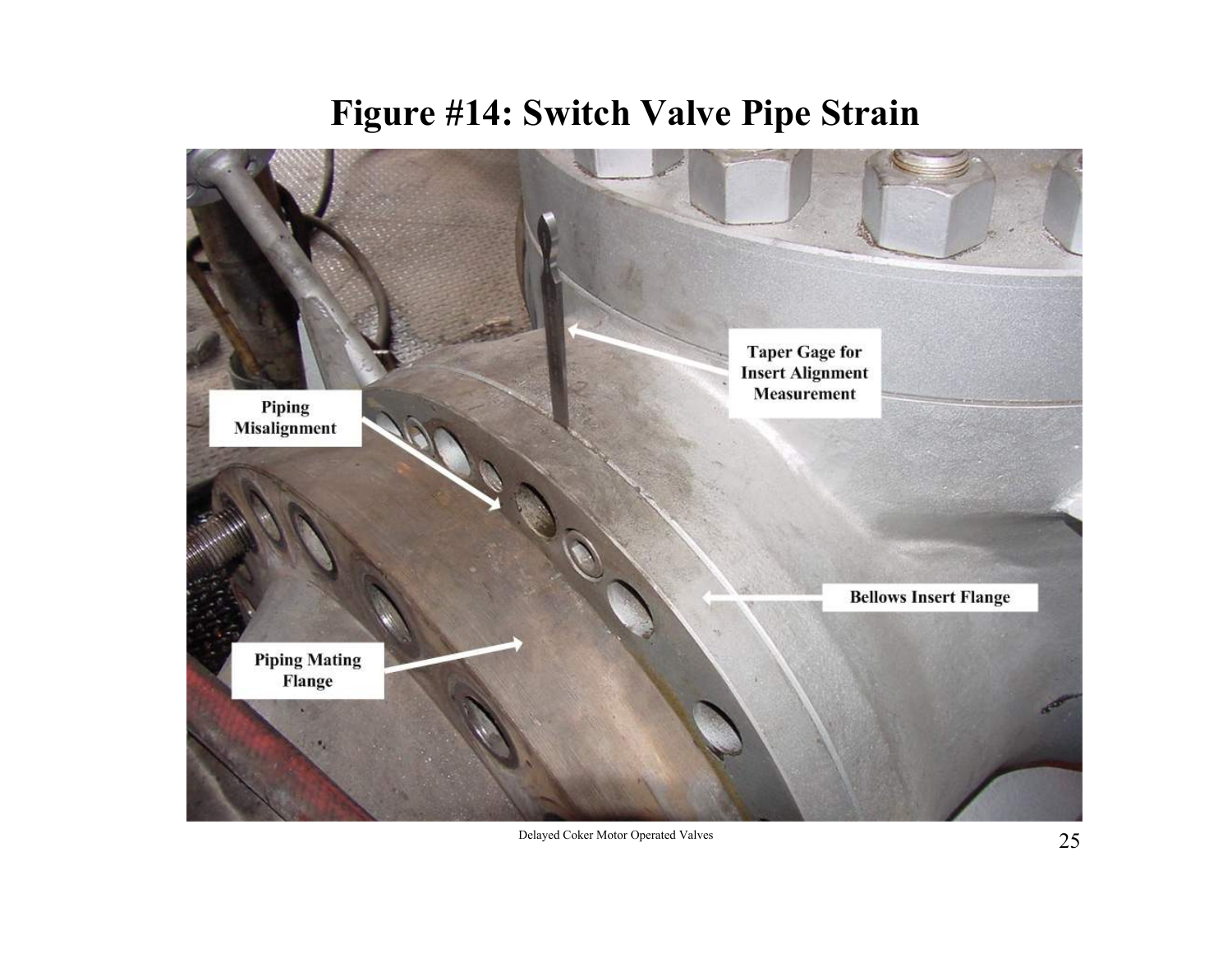## **Figure #15: API Standard RP-686 Pipe Strain**



#### **Chapter 6: Piping**

Fig 17.vsd

**4.6.2 Pipe flange bolt holes shall be lined up with machinery nozzle bolt holes within 1.5 millimeters (1/16 inch) maximum offset from the center of the bolt hole to permit insertion of bolts without applying any external force to the piping.**

**4.6.4 Flange face separation shall be within the gasket spacing plus or minus 1.5 millimeters (1/16 inch). Only one gasket per flanged connection shall be used.**

**4.6.3 The machine and piping flange faces shall be parallel to less than 10 micrometers per centimeter (0.001 inch per inch) of pipe flange outer diameter up to a maximum of 750 micrometers (0.030 inch).**

**For piping flange outer diameters smaller than 25 centimeters (10 inches), the flanges shall be parallel to 250 micrometers (0.010 inch) or less.**

**.....For raised face flanges, feeler gauge readings shall be taken at the raised face. For flat faced flanges, feeler gauge readings shall be taken at the flange outside diameter.**

m.fynan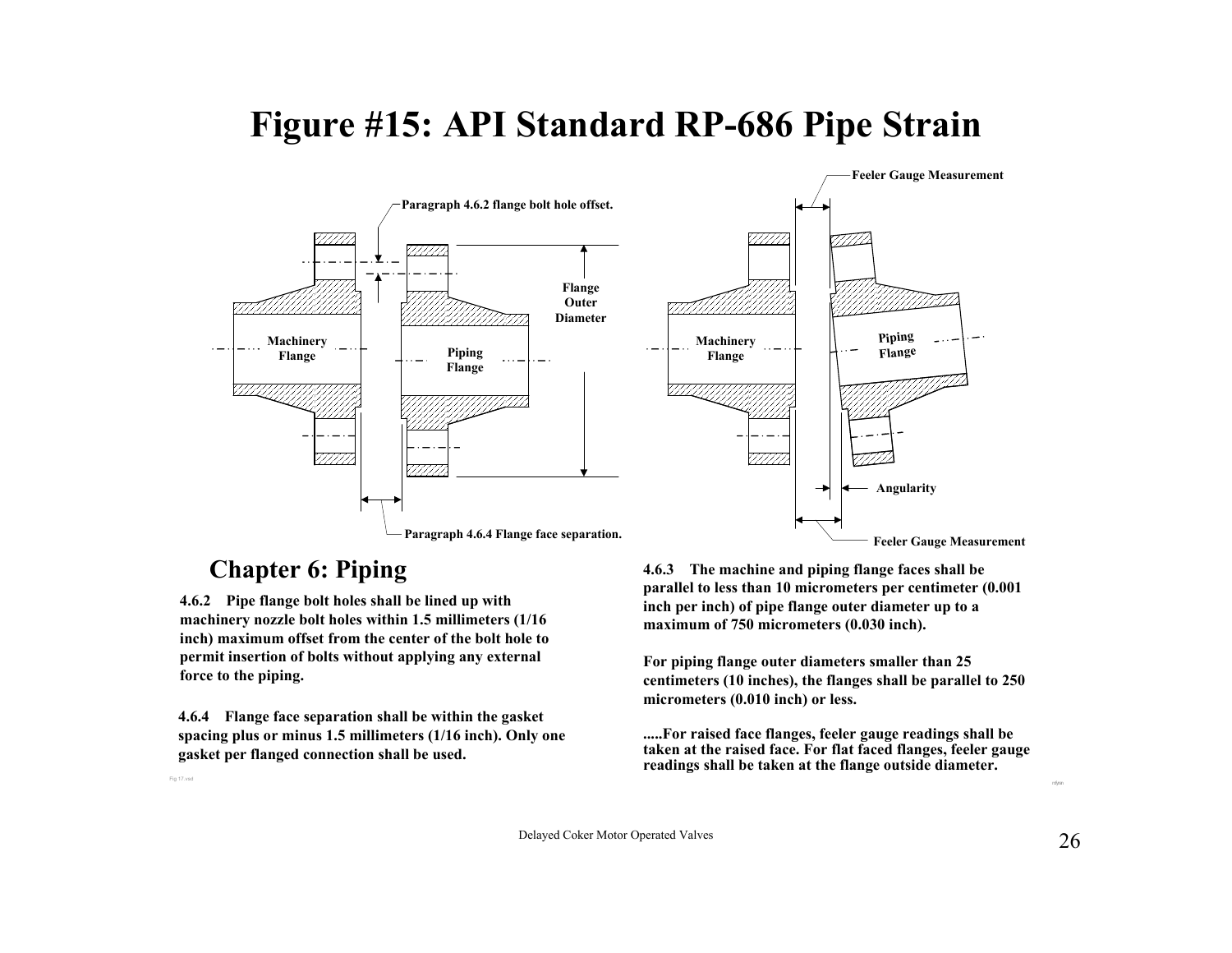**Gate Valves**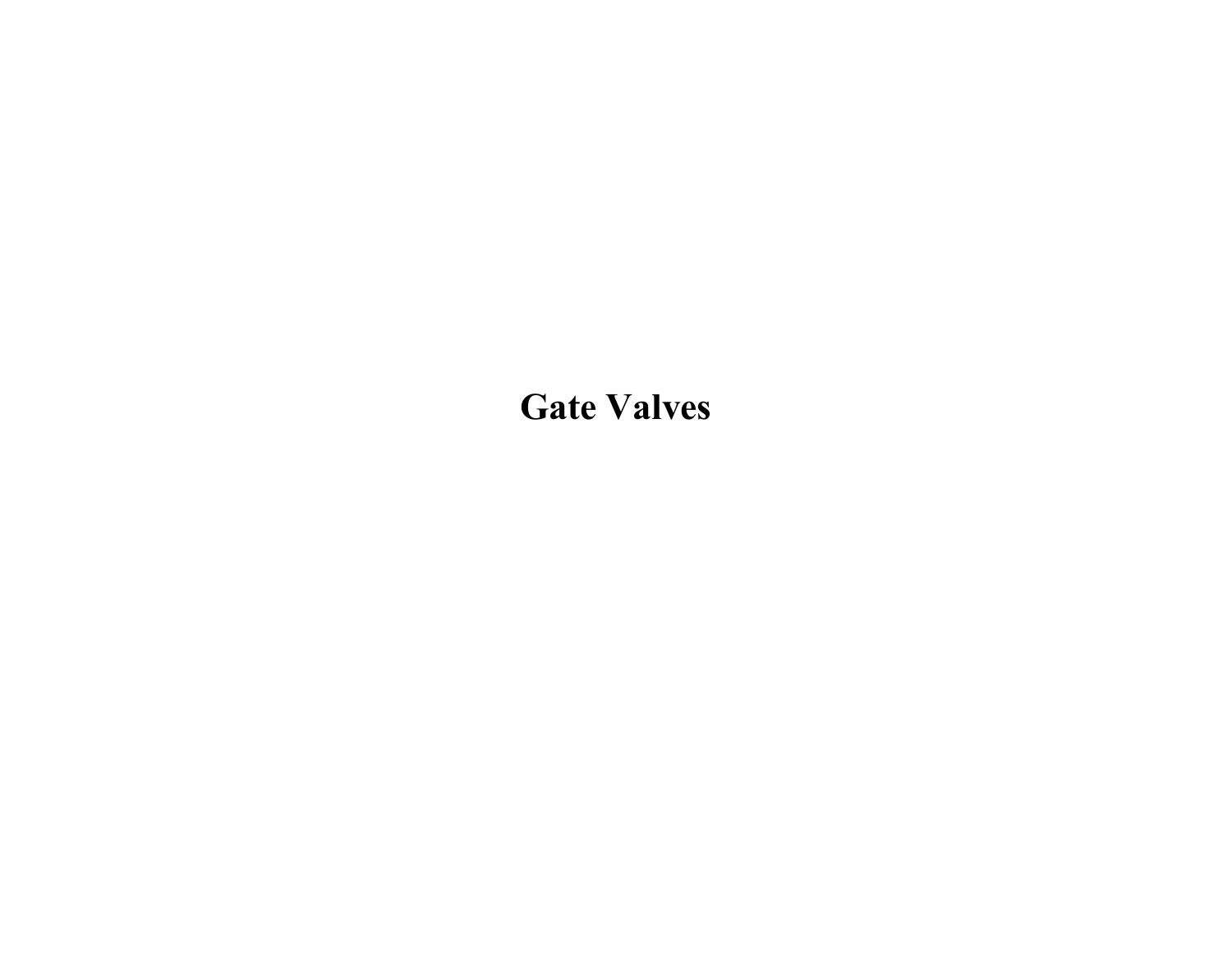#### **Figure #16: Gate Valve Cross-Section**



 $\text{Delayed Coker}\text{ Motor Operated Values} \begin{array}{c} \text{min}\{N_{\text{max}}\} \ \text{sum}\{N_{\text{max}}\} \ \text{sum}\{N_{\text{max}}\} \end{array}$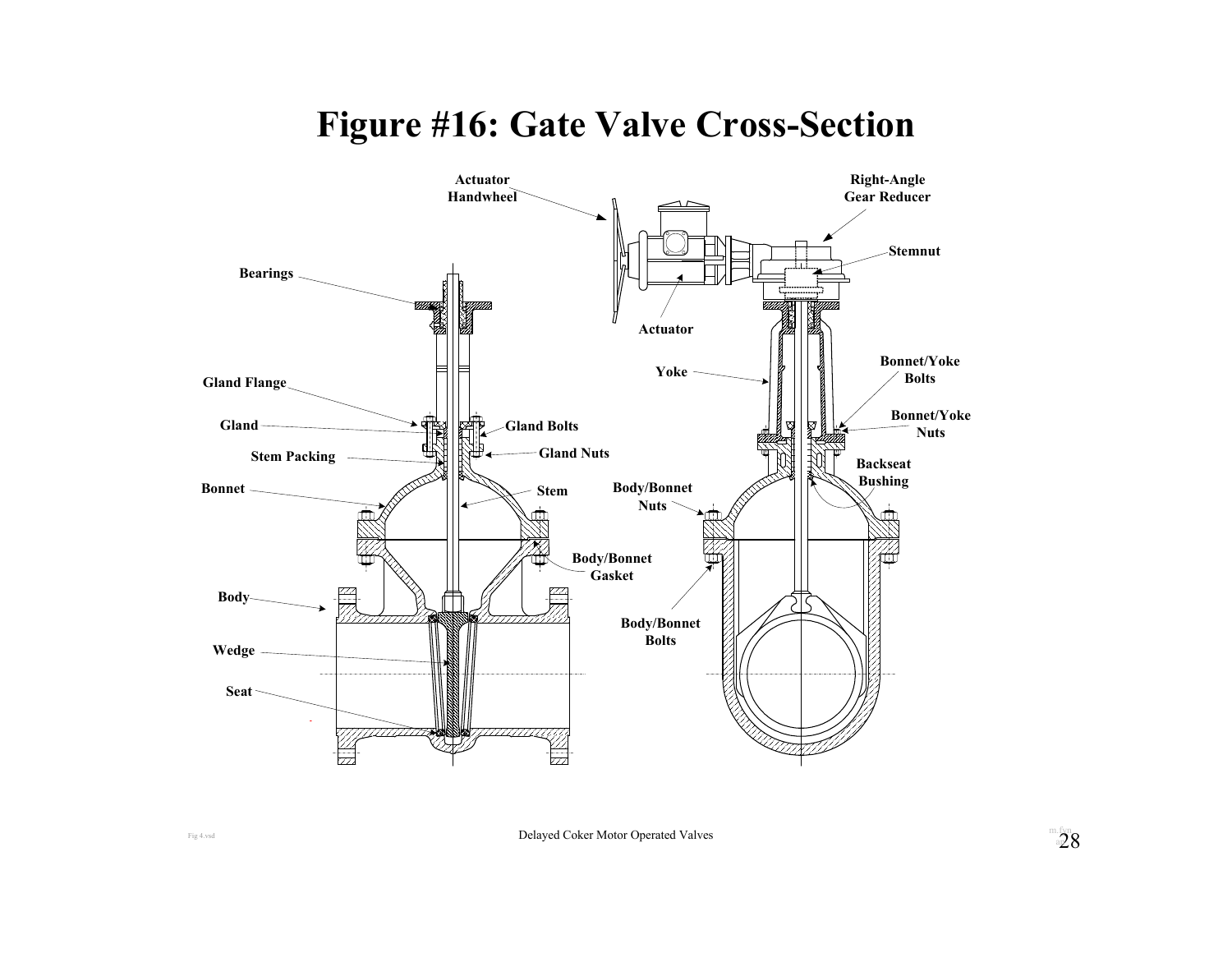

Delayed Coker Motor Operated Valves 29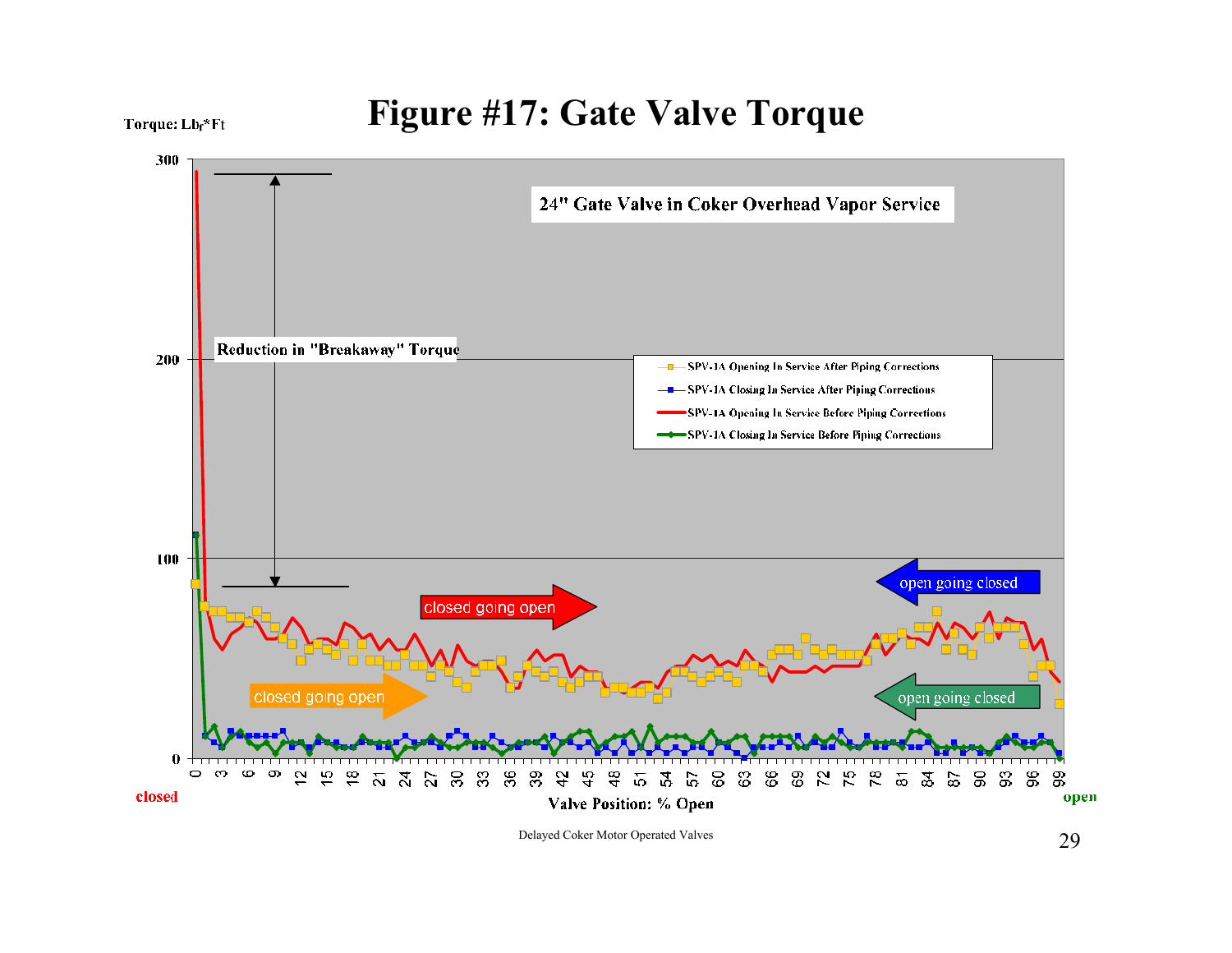## **Actuator Sizing**

- **While we were dealing with the above ball valve and gate valve problems, we also discovered a fundamental problem with the basic actuator sizing procedure for valves.**
- $\bullet$  **Many valve actuator manufacturer's utilize a sizing formula of the following general form:**

**StemThrust=** (Δ**P) (Area) (Geometry Factor) <sup>+</sup> Gland Friction<sup>+</sup> Piston Effect**

**Torque <sup>=</sup> ( Stem Thrust ) ( Stem Factor )**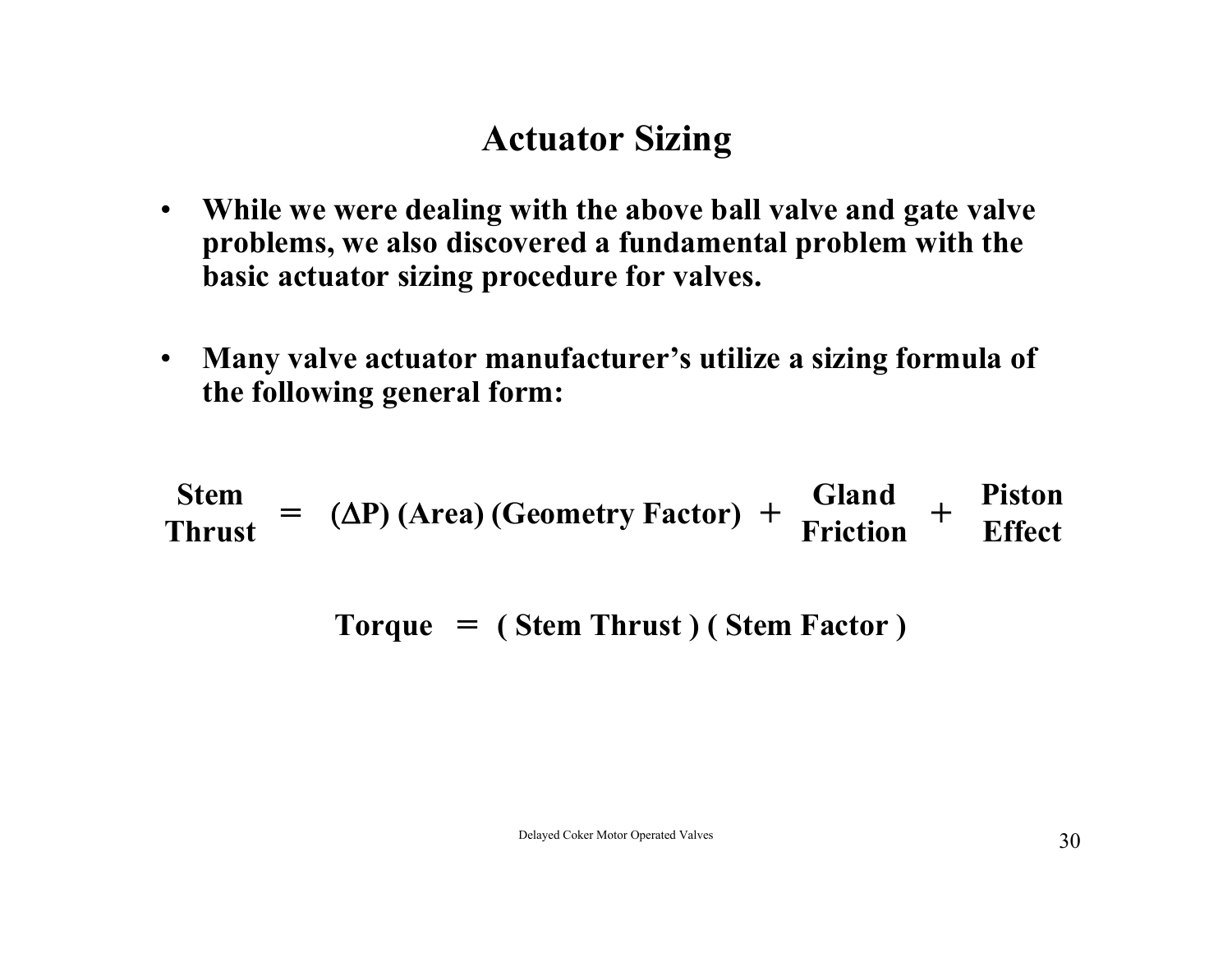#### **Figure #18: Valve Stem Marking**



- **2. Place 6" scale on valve stem as shown.**
- **3. Scribe straight line on valve stem & yoke.**
- **4. Center punch reference dimple on thread and yoke.**
- **5. Using dividers and scale, measure & record the reference distance between the two punch marks.**
- **6. Stanp the yoke with this reference dimension.**

Delayed Coker Motor Operated Valves

m.fynan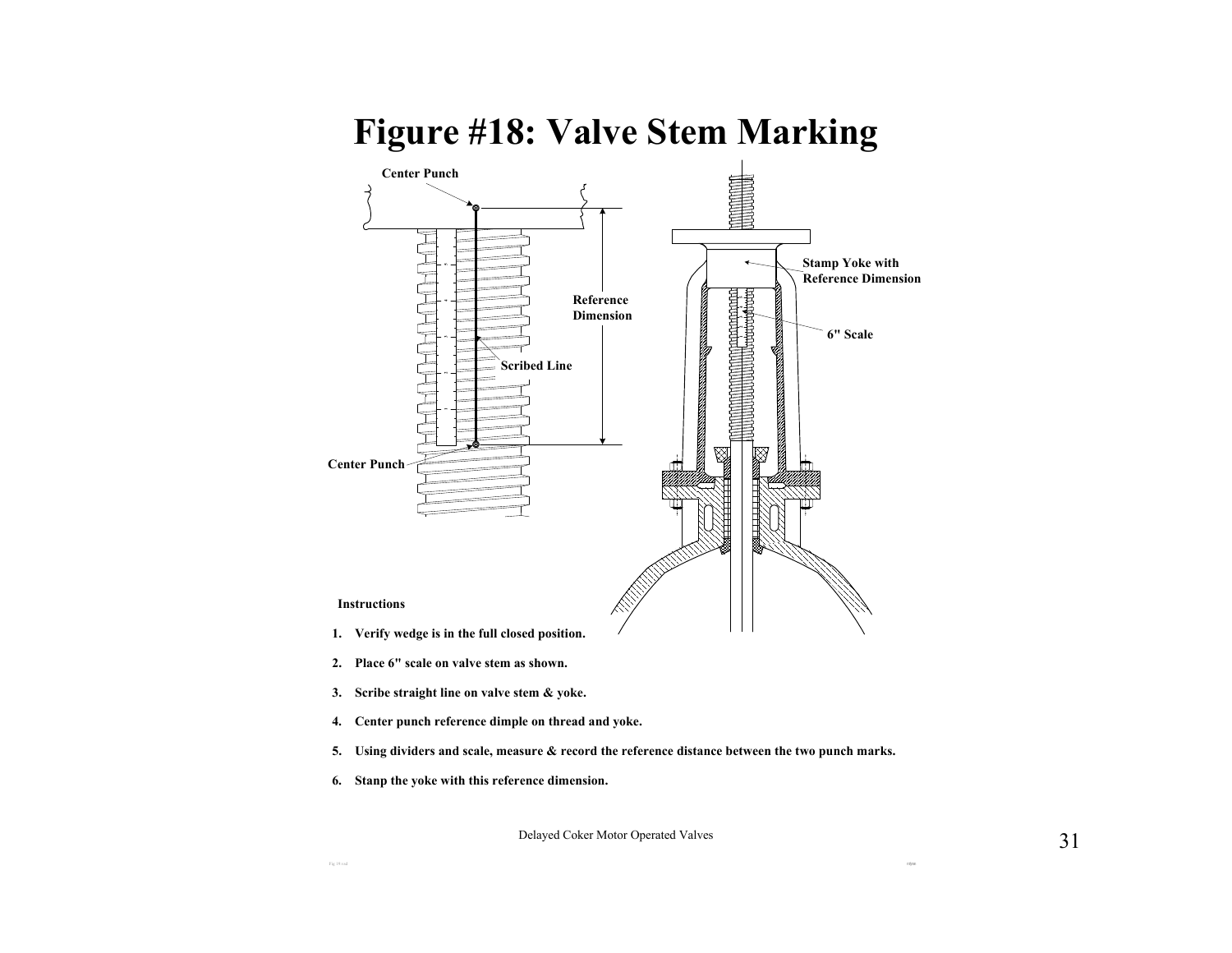#### **Summary**

- $\bullet$  **Pipe strain as well as transient piping stresses are frequently neglected in the design and installation of large motor operated valves. Though these valves appear massive, they may be subject to internal distortion despite meeting the requirements of ASME. These piping induced strains can result in excessive distortion of the valves resulting in internal binding or ultimately seizure of the valve moving elements.**
- **We have found that two different metal seated ball valve designs as well as gate valves are all susceptible to binding from piping distortion.**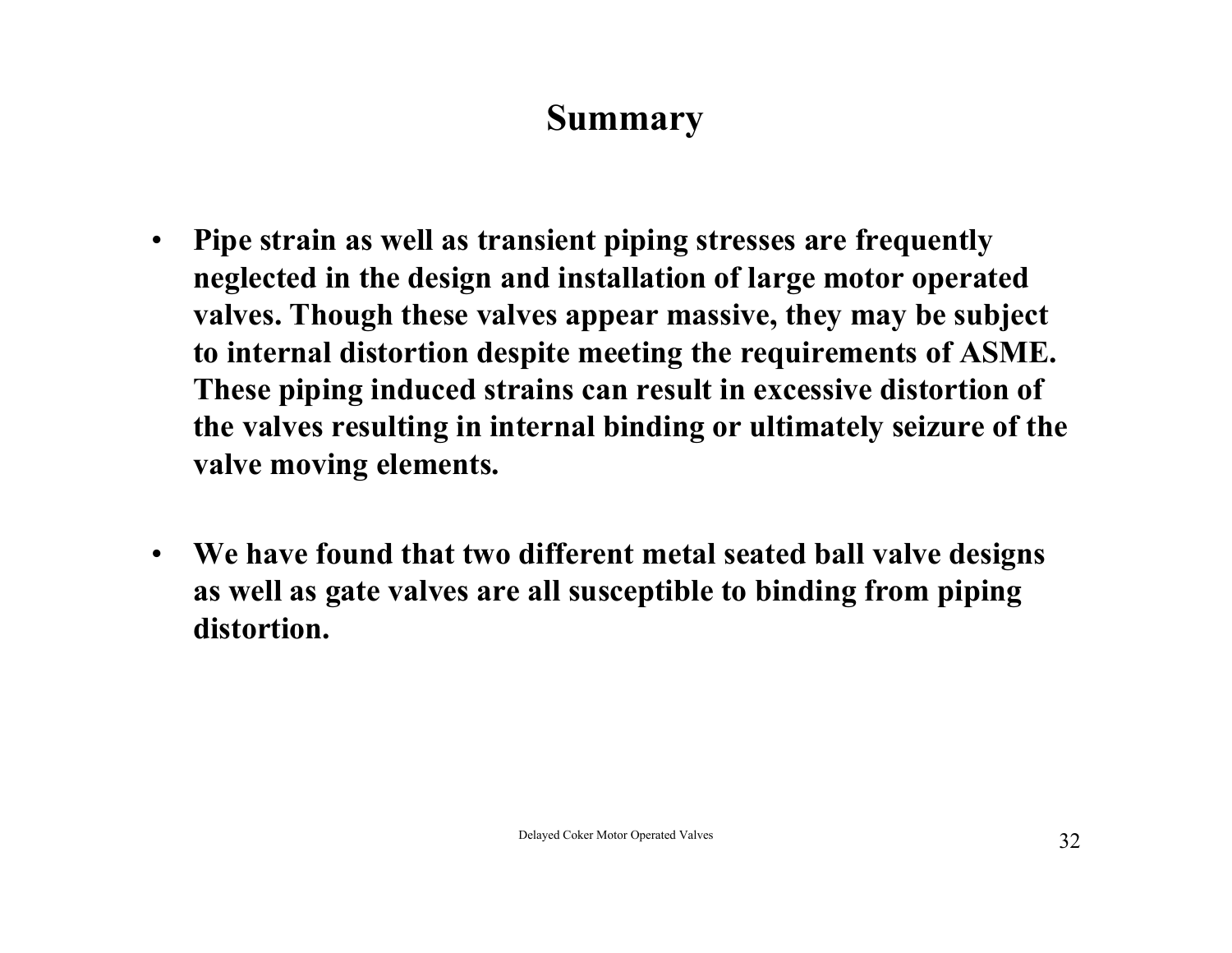# **Summary - Continued**

- $\bullet$  **Adoption of piping misalignment limitations such as those described in RP-686 can help prevent valve seizures.**
- $\bullet$  **Torque requirements for valves in coker services are much greater than that typically predicted by theory.**
- $\bullet$  **Our experience suggests that metal seated ball valves are subject to the greatest torque when going closed from a full open position. This is contrary to common belief. Break torque to unseat gate valves is also far greater than expected.**
- • **The basic formula used to size valve actuators are driven by valve differential pressure: i.e. the larger the differential pressure the greater the torque to open the valve. For large diameter valves in coker overhead vapor service this results in a grossly undersized actuator.**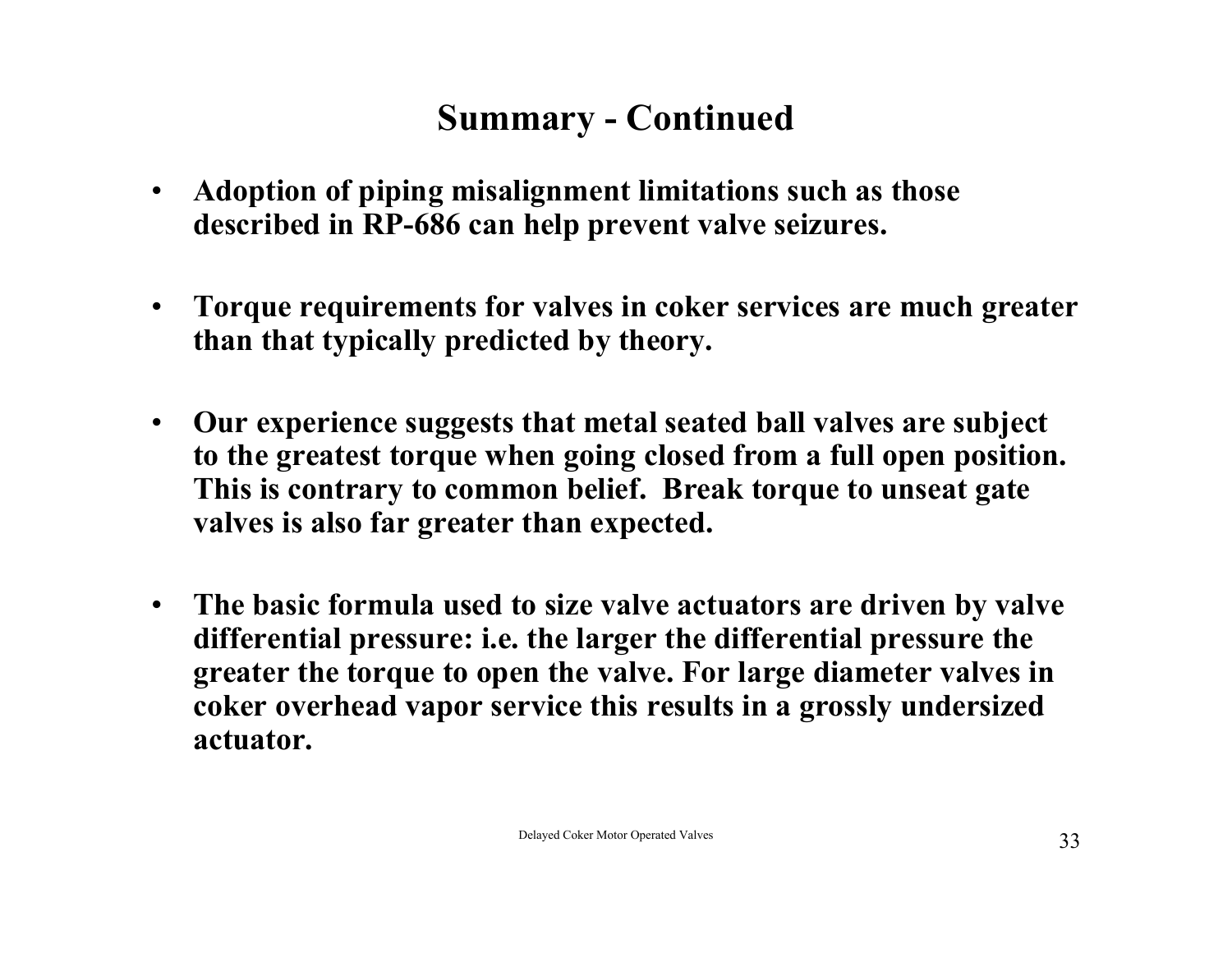# **Conclusion**

- $\bullet$  **To prevent valve binding the pipe strain requirements of API Recommended Practice 686 "Machinery Installation and Installation Design" should be applied to coker valves unless more stringent requirements are specified by the valve manufacturer.**
- **Valves in delayed coker services are subject to large thermal transients due to the cyclical nature of coker operations. All of the major valves in coker overhead, blowdown and feed services should be subjected to a static piping analysis. The objective of this analysis should be a piping design that minimizes flange loadings on the coker valves.**
- Delayed Coker Motor Operated Valves 34  $\bullet$  **This static piping analysis includes an analysis of the piping system connected to the valves to determine forces and moments on the valve flanges caused by various loading conditions such as pipe weight, liquid loads, and thermal expansion or contraction. This analysis also includes the specification of pipe anchors, guides, supports, spring supports and expansion joints to minimize valve loadings.**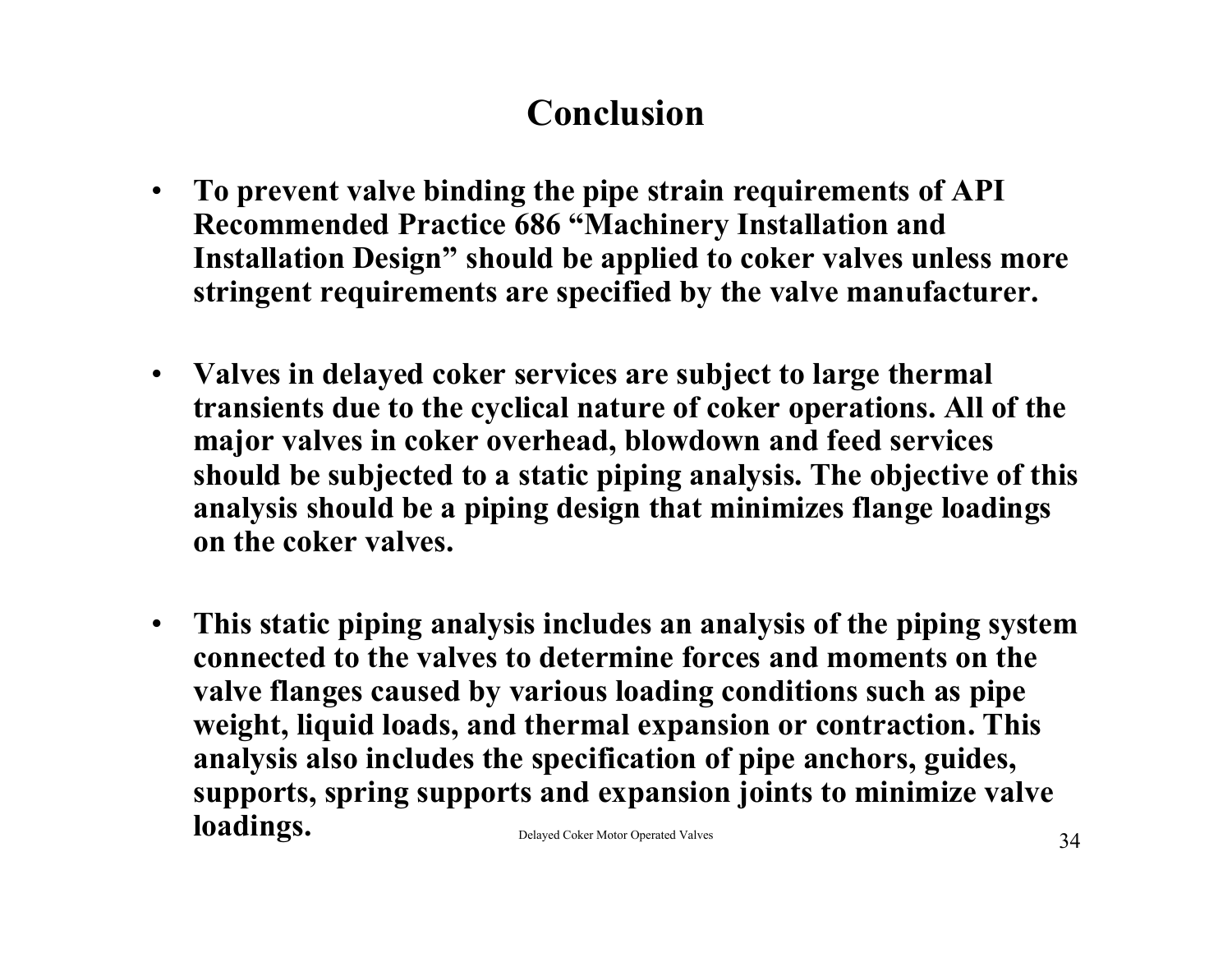# **Conclusion - Continued**

- $\bullet$  **Delayed Coker operating personnel must understand the basis for valve actuator sizing.**
- • **The valve manufacturer should always state the maximum permissible torque that the valve will accept without damage.**
- $\bullet$  **The valve manufacturer should also indicate the component limiting the maximum torque and the estimated torque to fail this component.**